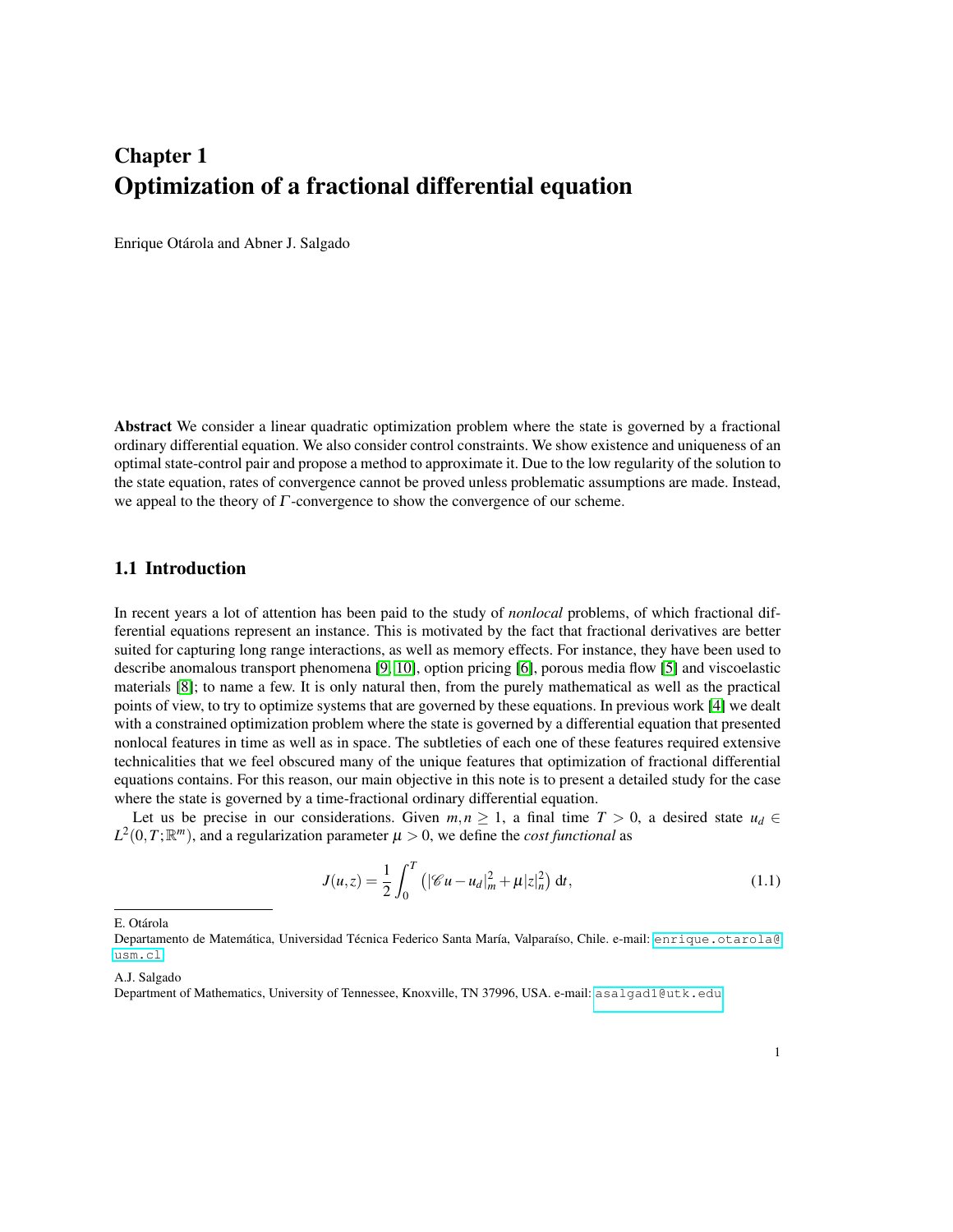where we denote the Euclidean norm in  $\mathbb{R}^s$  by  $|\cdot|_s$  and  $\mathscr{C} \in \mathbb{M}^{m \times n}$ ;  $\mathbb{M}^{m \times n}$  denotes the set of all *m*-by-*n* matrices. The variable *u* is called the *state*, while the variable *z* is the *control*. The control and state are related by the so-called *state equation*, which we now describe. Given an initial condition  $u_0 \in \mathbb{R}^n$ , a forcing function  $f:(0,T] \to \mathbb{R}^n$ , a symmetric positive definite matrix  $\mathscr{A} \in \mathbb{M}^{n \times n}$ , the state equation reads

<span id="page-1-0"></span>
$$
d_t^{\gamma} u + \mathscr{A} u = f + z, \ t \in (0, T], \qquad u(0) = u_0. \tag{1.2}
$$

Here,  $\gamma \in (0,1)$  and  $d_t^{\gamma}$  denotes the so-called *left–sided Caputo fractional derivative* of order  $\gamma$ , which is defined by [\[18,](#page-18-6) [27\]](#page-18-7)

<span id="page-1-2"></span>
$$
d_t^{\gamma} v(t) = \frac{1}{\Gamma(1-\gamma)} \int_0^t \frac{1}{(t-\zeta)^{\gamma}} \dot{v}(\zeta) d\zeta,
$$
\n(1.3)

where by  $\dot{v}$  we denote the usual derivative and  $\Gamma$  is the Gamma function.

The problem we shall be concerned with is to find  $(\tilde{u}, \tilde{z})$  such that

<span id="page-1-1"></span>
$$
J(\breve{u}, \breve{z}) = \min J(u, z) \tag{1.4}
$$

subject to the state equation [\(1.2\)](#page-1-0) and the *control constraints*

<span id="page-1-3"></span>
$$
a \preceq z \preceq b. \tag{1.5}
$$

Here  $a, b \in \mathbb{R}^n$  which we assume satisfy that  $a \leq b$ . The relation  $v \leq w$  means that, for all  $i = 1, \ldots, n$ , we have  $v_i \leq w_i$ .

To our knowledge, the first work that was devoted to the study of [\(1.4\)](#page-1-1) is [\[2\]](#page-18-8) where a formal Lagrangian formulation is discussed and optimality conditions formally derived. The author of this work also presents a numerical scheme based on shifted Legendre polynomials. However, there is no analysis of the optimality conditions or numerical scheme. Other discretizations schemes using finite elements [\[3\]](#page-18-9), rational approximations [\[29\]](#page-19-0), spectral methods [\[23,](#page-18-10) [31,](#page-19-1) [32\]](#page-19-2) or other techniques have been considered. Most of these works do not provide a rigorous justification or analysis of their schemes, and the ones that do obtain error estimates under rather strong regularity assumptions of the state variable; namely they require that  $\ddot{u} \in L^{\infty}(0,T;\mathbb{R}^n)$ which is rather problematic; see Theorem [2](#page-4-0) below. In contrast, in this work we carefully describe the regularity properties of the state equation, and on the basis of them provide convergence (without rates) of the numerical scheme we propose.

Throughout our discussion we will follow standard notation and terminology. When we deviate from the norm, we introduce the notation in the course of our exposition. The rest of this work is organized as follows: Basic facts about fractional derivatives and integrals are presented in Section [1.1.1.](#page-2-0) We study the state equation in Section [1.2;](#page-2-1) where we construct the solution to problem [\(1.2\)](#page-1-0), study its regularity and present a somewhat new point of view for a classical scheme — the so-called L1 scheme. More importantly, we use the right regularity to obtain rates of convergence; an issue that has been largely ignored in the literature. With these ingredients at hand we proceed, in Section [1.3,](#page-10-0) to analyze the optimization problem  $(1.4)$ ; we show existence and uniqueness of an optimal state-control pair and propose a scheme to approximate it. We employ a piecewise linear (in time) approximation of the state and a piecewise constant approximation of the control. While not completely necessary for the analysis, we identify the discrete adjoint problem and use it to derive discrete optimality conditions. Finally, we show the strong convergence of the discrete optimal control to the continuous one. Owing to the reduced regularity of the solution to the state equation this convergence, however, cannot have rates.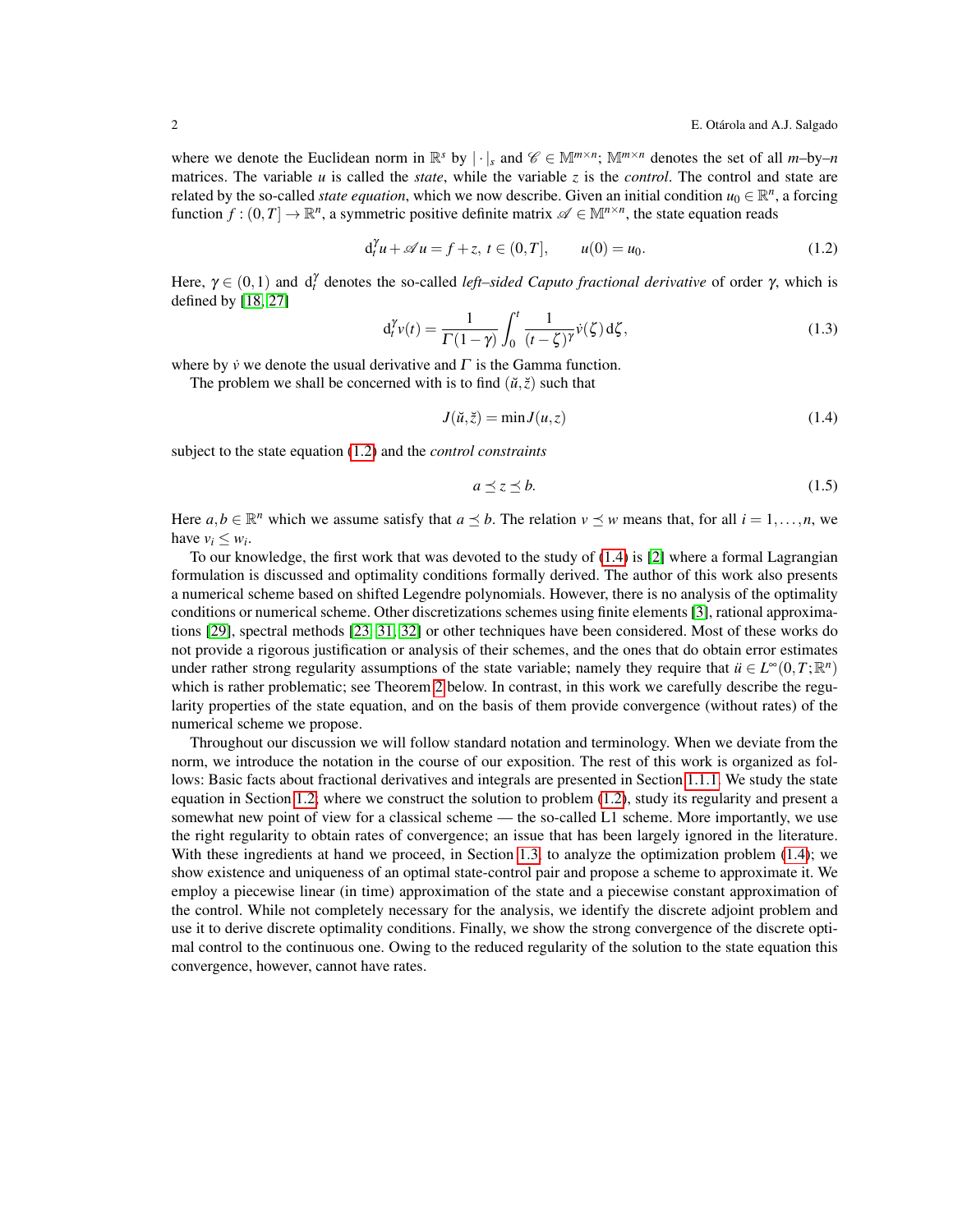## <span id="page-2-0"></span>*1.1.1 Fractional derivatives and integrals*

We begin by recalling some fundamental facts about fractional derivatives and integrals. The left–sided Caputo fractional derivative is defined in [\(1.3\)](#page-1-2). The right–sided Caputo fractional derivative of order  $\gamma$  is given by [\[18,](#page-18-6) [27\]](#page-18-7):

<span id="page-2-3"></span>
$$
\mathrm{d}_{T-t}^{\gamma}v(t) = -\frac{1}{\Gamma(1-\gamma)} \int_{t}^{T} \frac{1}{(\zeta-t)^{\gamma}} \dot{v}(\zeta) \,\mathrm{d}\zeta. \tag{1.6}
$$

For  $v \in L^1(0,T)$ , the left Riemann-Liouville fractional integral of order  $\sigma \in (0,1)$  is defined by

$$
I_t^{\sigma}[v](t) = \frac{1}{\Gamma(\sigma)} \int_0^t \frac{1}{(t-\zeta)^{1-\sigma}} v(\zeta) d\zeta;
$$
 (1.7)

see [\[27,](#page-18-7) Section 2]. Young's inequality for convolutions immediately yields that, for  $p > 1$ ,  $I_t^{\sigma}$  is a continuous operator from  $L^p(0,T)$  into itself. More importantly, a result by Flett [\[11\]](#page-18-11) shows that

$$
v \in L \log L(0, T) \implies I_t^{\sigma}[v] \in L^{\frac{1}{1-\sigma}}(0, T). \tag{1.8}
$$

We refer the reader to [\[19\]](#page-18-12) for the definition of the Orlicz space  $L \log L(0,T)$ . This observation will be very important in subsequent developments. Notice finally that, if  $v \in W_1^1(0,T)$ , then we have that  $d_t^{\gamma}v(t) =$  $I_t^{1-\gamma}[\dot{v}](t)$ .

The generalized Mittag-Leffler function with parameters  $\alpha > 0$  and  $\beta \in \mathbb{R}$  is defined by

$$
E_{\alpha,\beta}(z) = \sum_{k=0}^{\infty} \frac{z^k}{\Gamma(\alpha k + \beta)}, \quad z \in \mathbb{C}.
$$
 (1.9)

We refer the reader to [\[13\]](#page-18-13) for an account of the principal properties of the Mittag-Leffler function.

## <span id="page-2-1"></span>1.2 The state equation

In this section we construct the solution to [\(1.2\)](#page-1-0), thus showing its existence and uniqueness. This shall be of uttermost importance not only when showing the existence and uniqueness of solutions to our optimization problem, but when we deal with the discretization, as we will study the smoothness of *u*. To shorten notation, in this section we set

$$
g = f + z.
$$

## <span id="page-2-2"></span>*1.2.1 Solution representation and regularity*

Let us now construct the solution to [\(1.2\)](#page-1-0) and review its main properties. We will adapt the arguments of [\[25\]](#page-18-14) to our setting. Since the matrix  $\mathscr A$  is symmetric and positive definite, it is orthogonally diagonalizable; meaning that there are  $\{\lambda_k, \xi_k\}_{k=1}^n \subset \mathbb{R}_+ \times \mathbb{R}^n$  such that

$$
\mathscr{A}\xi_k=\lambda_k\xi_k,\qquad \xi_k\cdot\xi_l=\delta_{k,l}.
$$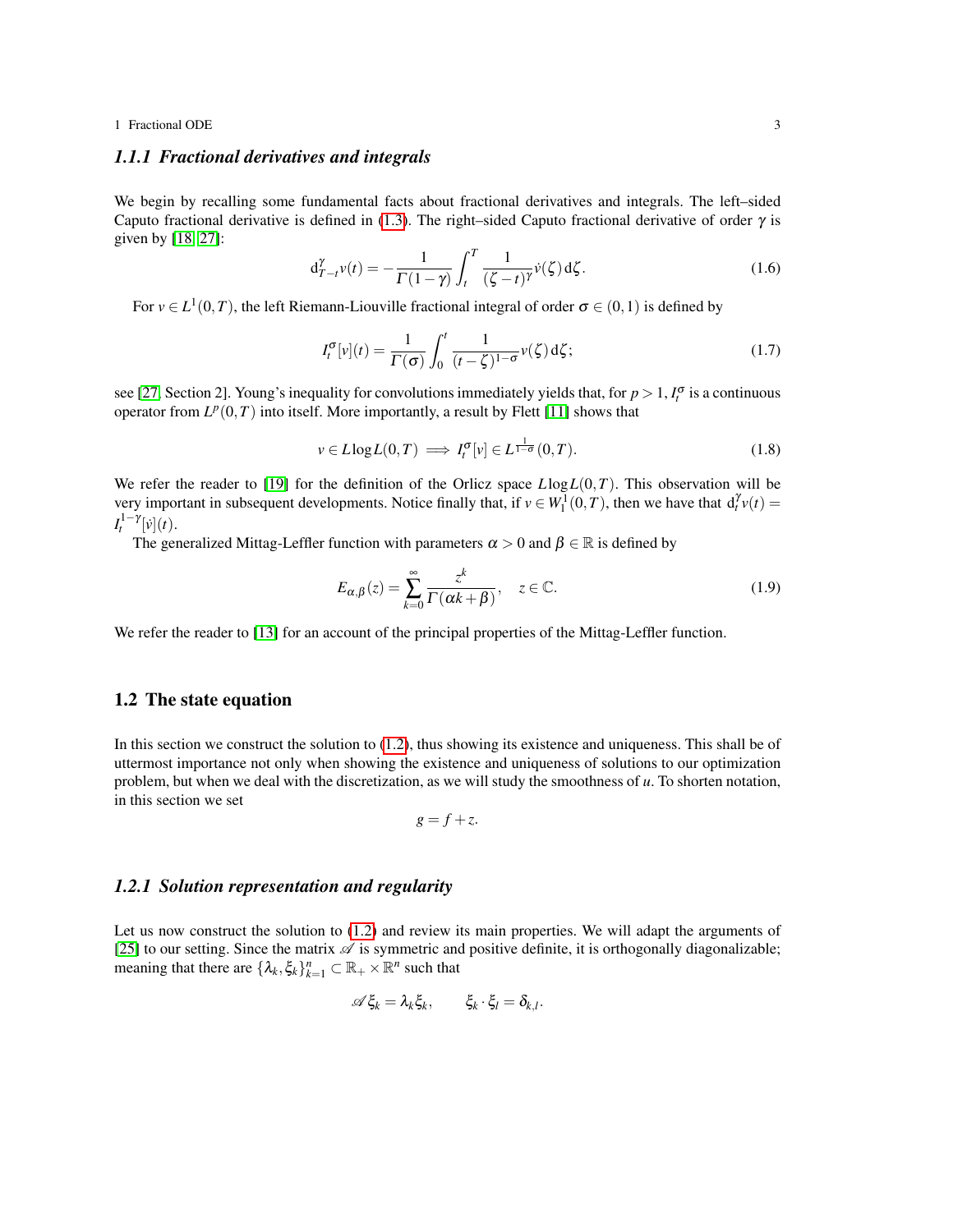This, in particular, implies that the vectors  $\{\xi_k\}_{k=1}^n$  form an orthonormal basis of  $\mathbb{R}^n$ . Moreover, for any vector  $v \in \mathbb{R}^n$ , we can define  $|v|^2_{\mathscr{A}} = v \cdot \mathscr{A}v$ , which turns out to be a norm that satisfies

<span id="page-3-4"></span>
$$
\lambda_1 |v|^2_n \le |v|^2_{\mathscr{A}} \le \lambda_n |v|^2_n, \quad \forall v \in \mathbb{R}^n. \tag{1.10}
$$

We set

<span id="page-3-5"></span>
$$
||v||_{L_{\mathscr{A}}^2(0,T;\mathbb{R}^n)}^2 = \int_0^T |v|_{\mathscr{A}}^2 dt.
$$
 (1.11)

With these properties of the matrix  $\mathscr A$  at hand we propose the following solution ansatz

<span id="page-3-1"></span>
$$
u(t) = \sum_{k=1}^{n} u_k(t)\xi_k, \quad u_k(t) = u(t) \cdot \xi_k,
$$
\n(1.12)

where the coefficients  $u_k(t)$  satisfy

<span id="page-3-0"></span>
$$
d_t^{\gamma} u_k(t) + \lambda_k u_k(t) = g_k(t), \ t \in (0, T], \qquad u_k(0) = u_{0,k}, \tag{1.13}
$$

for  $k \in \{1, \dots, n\}$ . Here,  $g_k(t) = g(t) \cdot \xi_k$  and  $u_{0,k} = u_0 \cdot \xi_k$ . The importance of this orthogonal decomposition lies in the fact that we have reduced problem [\(1.2\)](#page-1-0) to a decoupled system of equations. The theory of frac-tional ordinary differential equations [\[27\]](#page-18-7) gives, for  $k \in \{1, \dots, n\}$ , a unique function  $u_k$  satisfying problem [\(1.13\)](#page-3-0). In addition, standard considerations, which formally entail taking the Laplace transform of [\(1.13\)](#page-3-0), yield that

<span id="page-3-2"></span>
$$
u_k(t) = E_{\gamma,1}(-\lambda_k t^{\gamma})u_{0,k} + \int_0^t (t-\zeta)^{\gamma-1} E_{\gamma,\gamma}(-\lambda_k (t-\zeta)^{\gamma})g_k(\zeta) d\zeta.
$$
 (1.14)

We refer the reader to [\[24,](#page-18-15) [25,](#page-18-14) [26\]](#page-18-16) for details. This representation shall prove rather useful to describe the existence, uniqueness and regularity of *u*. To concisely state it, let us define

$$
\mathbb{U} = \{ w \in L^{2}(0, T; \mathbb{R}^{n}) : d_{t}^{\gamma} u \in L^{2}(0, T; \mathbb{R}^{n}) \}.
$$
\n(1.15)

With this notation, we have the following result; see [\[25\]](#page-18-14) for a proof.

<span id="page-3-6"></span>**Theorem 1 (existence and uniqueness).** Assume that  $g \in L^2(0,T;\mathbb{R}^n)$ . Problem [\(1.2\)](#page-1-0) has a unique solution *u* ∈ U*, given by* [\(1.12\)](#page-3-1) *and* [\(1.14\)](#page-3-2)*. Moreover, the following a priori estimate holds*

<span id="page-3-7"></span>
$$
I_t^{1-\gamma} \left[ |u_n|^2 \right] (T) + \|u\|_{L^2(\Omega, T; \mathbb{R}^n)}^2 \lesssim \Lambda_\gamma^2(u_0, g), \tag{1.16}
$$

 $where, for v \in \mathbb{R}^n$  and  $h \in L^2(0,T;\mathbb{R}^n)$  we have

<span id="page-3-3"></span>
$$
\Lambda_Y^2(\nu, h) = I_t^{1-\gamma} \left[ |\nu|_n^2 \right] (T) + ||h||_{L^2(0, T; \mathbb{R}^n)}^2.
$$
 (1.17)

*In this estimate, the hidden constant is independent of u<sub>0</sub>, g and u.* 

Having obtained conditions that guarantee the existence and uniqueness for [\(1.2\)](#page-1-0) we now study its regularity. This is important since, as it is well known, smoothness and rate of approximation go hand in hand. This is exactly the content of direct and converse theorems in approximation theory [\[1,](#page-18-17) [16\]](#page-18-18). Consequently, any rigorous study of an approximation scheme must be concerned with the regularity of the solution. This, we believe, is an issue that for this problem has been largely ignored in the literature since, simply put, the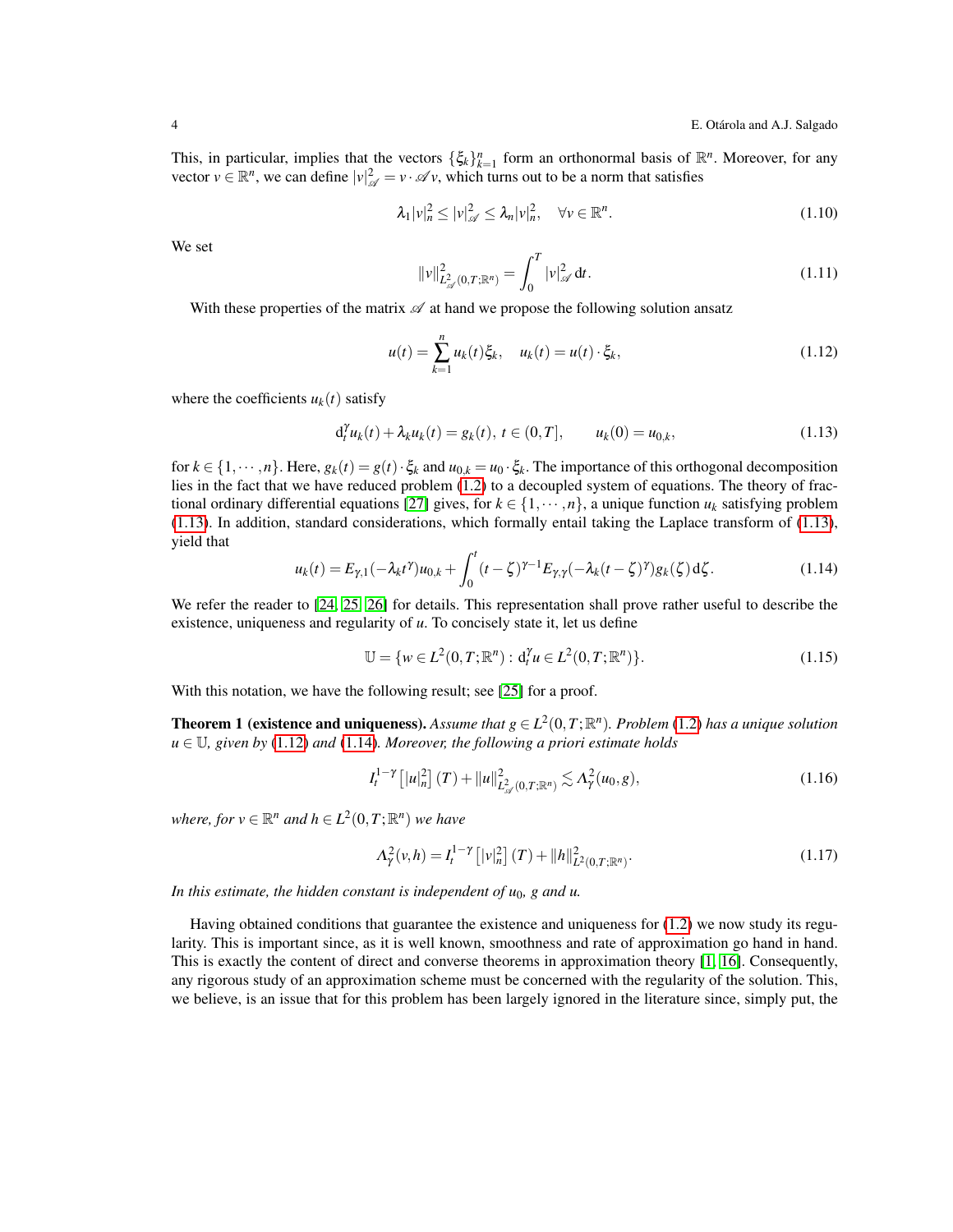solution to [\(1.2\)](#page-1-0) is not smooth. Let us now follow [\[24,](#page-18-15) [25\]](#page-18-14) and elaborate on this matter. The essence of the issue is already present in the case  $n = 1$  so that [\(1.14\)](#page-3-2) *is* the solution. Let us, to further simplify the discussion, set  $g \equiv 0$  and  $u_0 = 1$ . In this case, the solution verifies the following asymptotic estimate

$$
u(t) = E_{\gamma,1}(-\lambda t^{\gamma}) = 1 - \frac{\lambda}{\Gamma(1+\gamma)}t^{\gamma} + \mathcal{O}(t^{2\gamma}), \qquad t \downarrow 0.
$$

If this is the case we then expect that, as  $t \downarrow 0$ ,  $\dot{u}(t) \approx t^{\gamma-1}$  and  $\ddot{u}(t) \approx t^{\gamma-2}$ . Notice that, since  $\gamma \in (0,1)$ , the function  $\omega_1(t) = t^{\gamma-1}$  belongs to  $L \log L(0,T)$  but  $\omega_1 \notin L^{1+\varepsilon}(0,T)$  for any  $\varepsilon > \gamma(1+\gamma)^{-1}$ . Similarly, the function  $\omega_2(t) = t^{\gamma - 2}$  is not Lebesgue integrable, but

$$
\int_0^T t^{\sigma} |\omega_2(t)|^2 dt = \int_0^T t^{\sigma+2(\gamma-2)} dt < \infty \Rightarrow \sigma > 3-2\gamma,
$$

which implies that  $\omega_2$  belongs to the weighted Lebesgue space  $L^2(t^{\sigma};0,T)$ , where  $\sigma > 3 - 2\gamma > 1$ . The considerations given above tell us that we should expect the following:

<span id="page-4-1"></span>
$$
\dot{u} \in L\log L(0, T; \mathbb{R}^n) \qquad \ddot{u} \in L^2(t^{\sigma}; 0, T; \mathbb{R}^n), \ \sigma > 3 - 2\gamma. \tag{1.18}
$$

The justification of this heuristic is the content of the next result. For a proof, we refer the reader to [\[25,](#page-18-14) Theorem 8].

<span id="page-4-0"></span>**Theorem 2 (regularity).** Assume that  $g \in H^2(0,T;\mathbb{R}^n)$ . Then u, the solution to [\(1.2\)](#page-1-0), satisfies [\(1.18\)](#page-4-1) and, *for*  $t \in (0, T]$ *, we have the following asymptotic estimate* 

$$
\left(\int_0^T \zeta^{\sigma} |ii(\zeta)|_n^2 \,d\zeta\right)^{1/2} + t^{1-\gamma} \left|i(t) - \frac{1}{t}(u(t) - u(0))\right|_n \lesssim |u_0|_n + \|g\|_{H^2(0,T;\mathbb{R}^n)},
$$

*where*  $\sigma$  > 3 – 2 $\gamma$ . The hidden constant is independent of t but blows up as  $\gamma \downarrow 0^+$ .

*Remark 1 (extensions).* Under the correct framework, the conclusion of Theorem [2](#page-4-0) can be extended to the case where  $\mathscr A$  is an operator acting on a Hilbert space  $\mathscr H$  and equation [\(1.2\)](#page-1-0) is understood in a Gelfand triple  $\mathscr{V} \hookrightarrow \mathscr{H} \hookrightarrow \mathscr{V}'$ ; see [\[25\]](#page-18-14) for details.

#### <span id="page-4-2"></span>*1.2.2 Discretization of the state equation*

Now that we have studied the state equation and the regularity properties of its solution *u*, we proceed to discretize it. To do so, we denote by  $\mathscr{K} \in \mathbb{N}$  the number of time steps. We define the (uniform) time step  $\tau = T/\mathscr{K} > 0$  and set  $t_k = k\tau$  for  $k = 0, \ldots, \mathscr{K}$ . We denote the time partition by  $\mathscr{T} = \{t_k\}_{k=0}^{\mathscr{K}}$ . We define the space of continuous and piecewise linear, over the partition  $\mathscr{T}$ , functions as follows:

<span id="page-4-3"></span>
$$
\mathbb{U}(\mathscr{T}) = \left\{ W \in C([0, T]; \mathbb{R}^n) : W|_{(t_k, t_{k+1}]} \in \mathbb{P}_1(\mathbb{R}^n), k = 0, \dots, \mathscr{K} - 1 \right\}.
$$
 (1.19)

We also define the space of piecewise constant functions

<span id="page-4-4"></span>
$$
\mathbb{Z}(\mathcal{F}) = \left\{ W \in BV(0,T;\mathbb{R}^n) : W|_{(t_k,t_{k+1}]} \in \mathbb{P}_0(\mathbb{R}^n), k = 0,\ldots,\mathcal{K}-1 \right\},\tag{1.20}
$$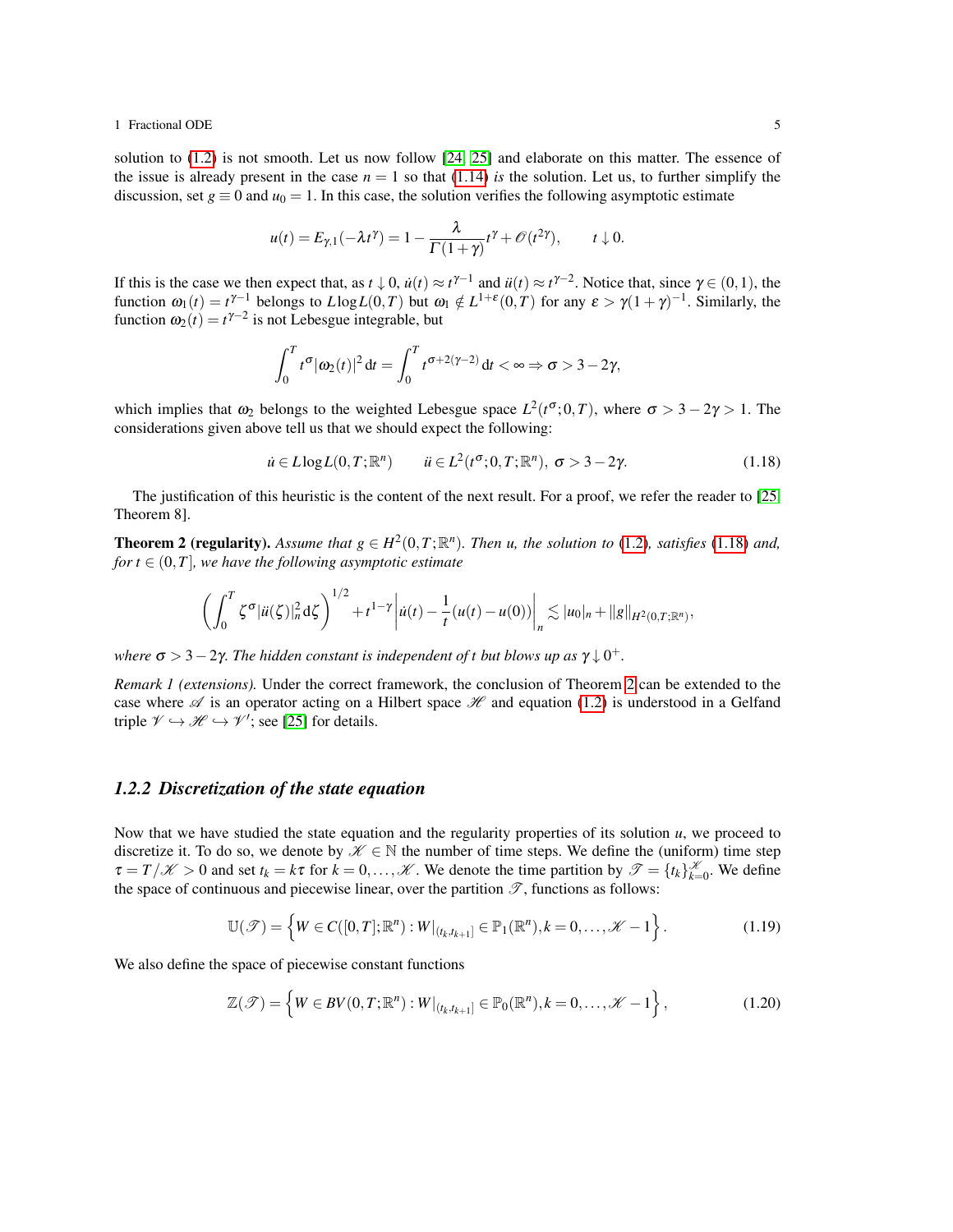and the  $L^2(0,T;\mathbb{R}^n)$ -orthogonal projection onto  $\mathbb{Z}(\mathcal{T})$ , that is, the operator  $\Pi_{\mathcal{T}}: L^2(0,T;\mathbb{R}^n) \to \mathbb{Z}(\mathcal{T})$ defined by

$$
\int_0^T (r - \Pi_{\mathscr{T}} r) \cdot Z^{\tau} dt = 0 \quad \forall Z^{\tau} \in \mathbb{Z}(\mathscr{T}).
$$

We remark that  $\Pi_{\mathcal{F}}$  satisfies

<span id="page-5-5"></span>
$$
||r - \Pi_{\mathscr{T}}r||_{L^{2}(0,T;\mathbb{R}^{n})} \lesssim \tau ||r||_{L^{2}(0,T;\mathbb{R}^{n})},
$$
\n(1.21)

where the hidden constant is independent of  $r$  and  $\tau$ .

For a function  $\phi \in BV([0,T], \mathbb{R}^n)$  we set  $\phi^k = \phi(t_k-)$  and  $\phi^\tau = {\phi^k}_{k=0}^\mathcal{H}$ , which can be uniquely identified with either an element of  $\mathbb{U}(\mathscr{T})$  or  $\mathbb{Z}(\mathscr{T})$  by the procedures we describe now. To  $\phi^{\tau}$  we associate  $\bar{\phi}^{\tau} \in \mathbb{Z}(\mathscr{T})$ defined by

$$
\bar{\phi}^{\tau}(0) = \phi^0, \quad \bar{\phi}^{\tau}|_{(t_k, t_{k+1}]}(t) = \phi^{k+1}, \, k = 0, \dots, \mathcal{K} - 1. \tag{1.22}
$$

We also associate  $\hat{\phi}^{\tau} \in \mathbb{U}(\mathscr{T})$  via

<span id="page-5-1"></span>
$$
\hat{\phi}^{\tau}(0) = 0, \quad \hat{\phi}^{\tau}|_{(t_k, t_{k+1}]}(t) = \frac{t_{k+1} - t}{\tau} \phi^k + \frac{t - t_k}{\tau} \phi^{k+1}, \ k = 0, \dots, \mathcal{K} - 1.
$$
\n(1.23)

Notice that

$$
\|\hat{\phi}^\tau\|_{L^\infty(0,T;\mathbb{R}^n)} = \|\bar{\phi}^\tau\|_{L^\infty(0,T;\mathbb{R}^n)} = \|\phi^\tau\|_{\ell^\infty(\mathbb{R}^n)}
$$

and that

$$
\|\bar{\phi}^{\tau}\|_{L^2(0,T;\mathbb{R}^n)}^2 = \tau \sum_{k=1}^{\mathcal{K}} |\phi^k|_n^2.
$$

Finally, for a sequence  $\phi^{\tau}$  we also define, for  $k = 0, \ldots, \mathcal{K} - 1$ ,

<span id="page-5-2"></span>
$$
\mathfrak{d}\phi^{k+1} = \tau \dot{\phi}^{\tau}|_{(t_k, t_{k+1}]} = \phi^{k+1} - \phi^k,
$$
\n(1.24)

which can understood as a mapping  $\mathfrak{d}: \mathbb{U}(\mathscr{T}) \to \mathbb{Z}(\mathscr{T})$ .

Having introduced this notation, we propose to discretize [\(1.2\)](#page-1-0) by a collocation method over  $\mathbb{U}(\mathscr{T})$ . In other words, we seek for  $\hat{U}^{\tau} \in \mathbb{U}(\mathscr{T})$  such that

<span id="page-5-4"></span>
$$
\hat{U}^{\tau}(0) = u_0,\tag{1.25}
$$

and, for every  $k = 0, \ldots \mathcal{K} - 1$ , it satisfies

<span id="page-5-0"></span>
$$
\mathrm{d}_t^{\gamma} \hat{U}^{\tau}(t_{k+1}) + \mathscr{A} \hat{U}^{\tau}(t_{k+1}) = \Pi_{\mathscr{F}} g(t_{k+1}). \tag{1.26}
$$

<span id="page-5-6"></span>*Remark 2 (derivation of the scheme).* In the literature [\(1.26\)](#page-5-0) is commonly referred to as the L1-scheme [\[15,](#page-18-19) [20,](#page-18-20) [21,](#page-18-21) [28\]](#page-19-3); even though it is not presented this way. Nevertheless, let us show that this is equivalent to the methods presented in the literature. To see the relation, it is sufficient to compute the value of  $d_t \hat{W}^{\tau}(t_{k+1})$ . By definitions  $(1.3)$ ,  $(1.23)$  and  $(1.24)$ , we obtain that

<span id="page-5-3"></span>
$$
d_t^{\gamma} \hat{W}^{\tau}(t_{k+1}) = \frac{1}{\Gamma(1-\gamma)} \int_0^{t_{k+1}} \frac{1}{(t_{k+1} - \zeta)^{\gamma}} \hat{W}^{\tau}(\zeta) d\zeta
$$
  
= 
$$
\frac{\tau^{-1}}{\Gamma(1-\gamma)} \sum_{j=0}^k \mathfrak{d}W^{j+1} \int_{t_j}^{t_{j+1}} \frac{1}{(t_{k+1} - \zeta)^{\gamma}} d\zeta = \sum_{j=0}^k a_j^k \mathfrak{d}W^{j+1},
$$
(1.27)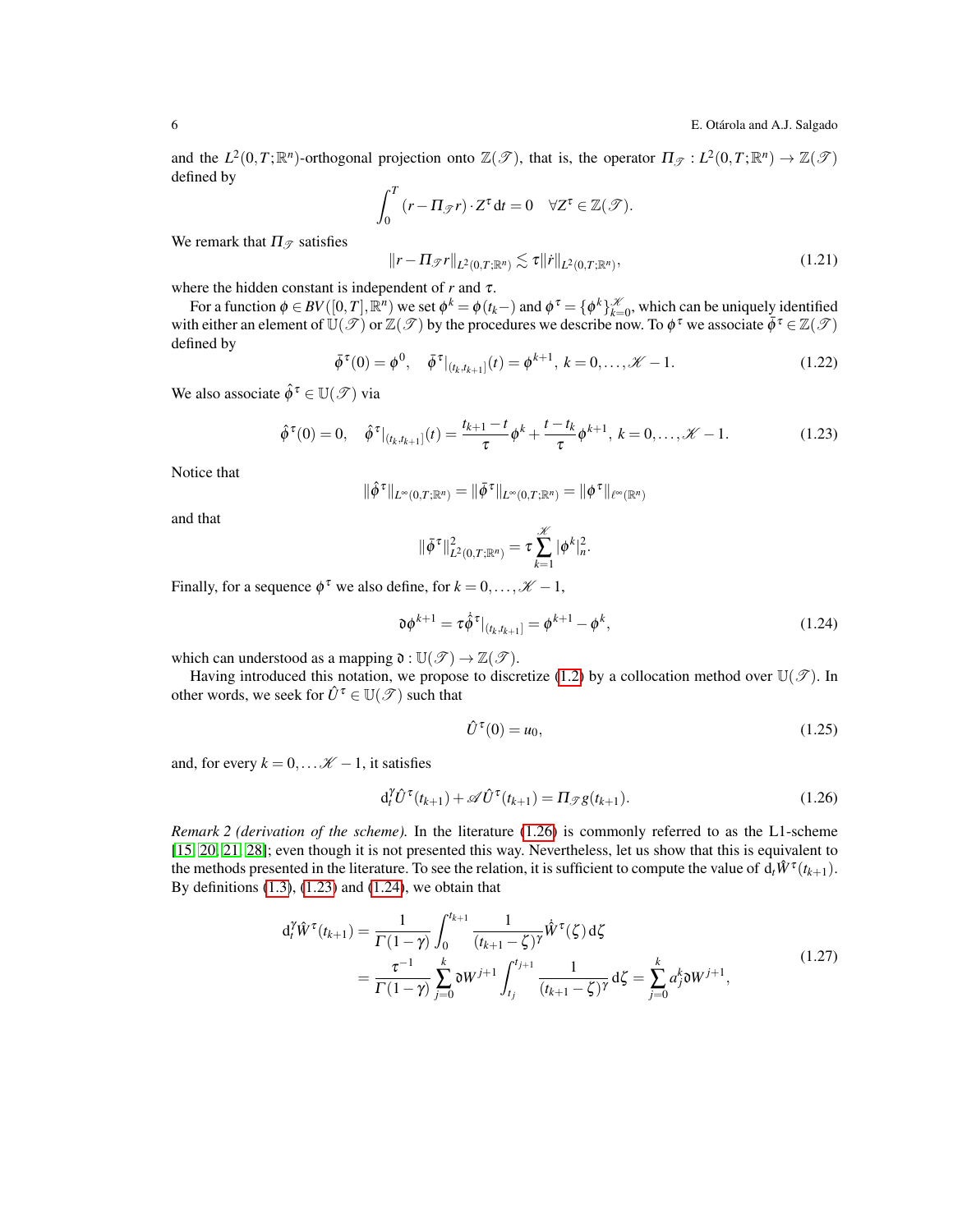where the coefficients  $a_j^k$  satisfy

<span id="page-6-0"></span>
$$
a_j^k = \frac{\tau^{-1}}{\Gamma(1-\gamma)} \int_{t_j}^{t_{j+1}} \frac{1}{(t_{k+1}-\zeta)^{\gamma}} d\zeta = \frac{\tau^{-1}}{\Gamma(2-\gamma)} \left[ (t_{k+1}-t_j)^{1-\gamma} - (t_{k+1}-t_{j+1})^{1-\gamma} \right]
$$
  
= 
$$
\frac{\tau^{-\gamma}}{\Gamma(2-\gamma)} \left[ (k+1-j)^{1-\gamma} - (k-j)^{1-\gamma} \right].
$$
 (1.28)

Here, in the last step, we used that the time step is uniform and of size  $\tau$ . The fact that the time step is uniform also implies that

$$
a_{k-j}^k = \frac{\tau^{-\gamma}}{\Gamma(2-\gamma)} \left[ (j+1)^{1-\gamma} - j^{1-\gamma} \right] = a_k^{k+j},
$$

so that, after the change of indices  $m = k - j$ , we obtain

<span id="page-6-2"></span>
$$
d_t^{\gamma} \hat{W}^{\tau}(t_{k+1}) = \frac{\tau^{-\gamma}}{\Gamma(2-\gamma)} \sum_{m=0}^{k} b_m \mathfrak{d}W^{k+1-m}
$$
  
= 
$$
\frac{\tau^{-\gamma}}{\Gamma(2-\gamma)} \left( b_0 W^{k+1} + \sum_{m=1}^{k} (b_m - b_{m-1}) W^{k+1-m} - b_k W^0 \right),
$$
 (1.29)

with  $b_m = (m+1)^{1-\gamma} - m^{1-\gamma}$ . The expression above is what is commonly referred to as the L1 scheme.

#### 1.2.2.1 Stability

Let us discuss the stability of scheme [\(1.26\)](#page-5-0) as originally detailed in [\[25,](#page-18-14) Section 3.2.2]. We begin by exploring the properties of the coefficients  $a_j^k$ .

<span id="page-6-1"></span>**Lemma 1 (properties of**  $a_j^k$ ). Assume that the time step is given by  $\tau > 0$ . For every  $k = 0, \ldots, \mathcal{K} - 1$  and  $j = 0, \ldots, k$ , the coefficients  $a_j^k$ , defined in [\(1.28\)](#page-6-0), satisfy

$$
0 < a_j^k, \qquad a_j^k < a_{j+1}^k, \qquad a_j^{k+1} < a_j^k.
$$

*Moreover*  $a_k^k = \tau^{-\gamma}/\Gamma(2-\gamma)$ *.* 

*Proof.* The positivity of the coefficients follows from the fact that, for  $j = 0, \ldots, k$  and  $\zeta \in (t_j, t_{j+1})$ , we have that  $t_{k+1} - \zeta > 0$ . We now show that the coefficients are increasing in the lower index. In fact, an application of the mean value theorem yields

$$
a_j^k = \frac{1}{\Gamma(1-\gamma)} \int_{t_j}^{t_{j+1}} \frac{d\zeta}{(t_{k+1}-\zeta)^{\gamma}} = \frac{1}{\Gamma(1-\gamma)} \frac{1}{(t_{k+1}-\zeta_j)^{\gamma}}
$$

for some  $\zeta_j \in (t_j, t_{j+1})$ . Since the function  $\zeta \mapsto (t_{k+1} - \zeta)^{-\gamma}$  is increasing for  $\zeta < t_{k+1}$ , we conclude that  $a_j^k < a_{j+1}^k$ . To show that the coefficients are decreasing in the upper index we note that

$$
t_{k+1} > t_k \implies \frac{1}{(t_{k+1}-\zeta)^{\gamma}} < \frac{1}{(t_k-\zeta)^{\gamma}},
$$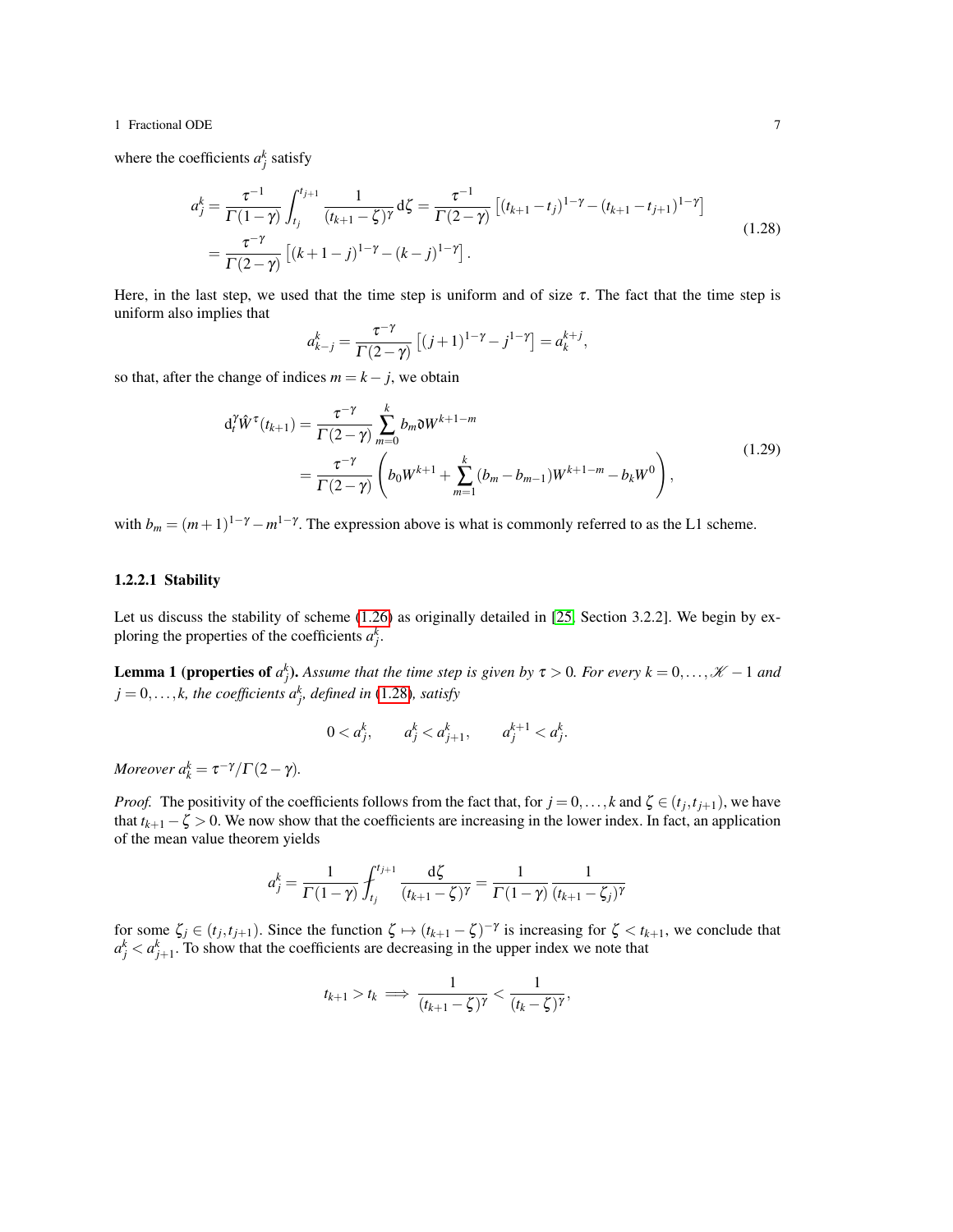so that  $a_j^{k+1} < a_j^k$ . Finally, we note that

$$
a_k^k = \frac{1}{\Gamma(1-\gamma)} \int_{t_k}^{t_{k+1}} \frac{\mathrm{d}\zeta}{(t_{k+1}-\zeta)^{\gamma}} = \frac{\tau^{-\gamma}}{\Gamma(2-\gamma)}.
$$

This concludes the proof.

With the results of Lemma [1](#page-6-1) at hand, we can now show stability of the scheme.

<span id="page-7-2"></span>**Theorem 3 (stability).** For every  $\mathcal{K} \in \mathbb{N}$ , the scheme [\(1.26\)](#page-5-0) is unconditionally stable and satisfies

$$
I_t^{1-\gamma}\left[|\bar{U}^{\tau}|_n^2\right](T)+\|\bar{U}^{\tau}\|_{L^2_{\mathscr{A}}(0,T;\mathbb{R}^n)}^2\lesssim \Lambda^2_{\gamma}(u_0,g),
$$

*where the hidden constant is independent of*  $u_0$ *, g,*  $\bar{U}^{\tau}$  *and*  $\mathcal{K}$ *; and*  $\Lambda_{\gamma}$  *<i>is defined in* [\(1.17\)](#page-3-3)*. Proof.* Multiply [\(1.26\)](#page-5-0), by  $2U^{k+1}$  to obtain

<span id="page-7-0"></span>
$$
2\mathrm{d}_t^{\gamma} \hat{U}^{\tau}(t_{k+1}) \cdot U^{k+1} + 2|U^{k+1}|_{\mathscr{A}}^2 \le 2|\Pi_{\mathscr{F}} g^{k+1}|_{n}|U^{k+1}|_{n},\tag{1.30}
$$

where on the right hand side we applied the Cauchy Schwartz inequality;  $|\cdot|_A$  is defined in Section [1.2.1.](#page-2-2) We thus use  $(1.10)$ , together with Young's inequality to say that

$$
2 d_t^{\gamma} \hat{U}^{\tau}(t_{k+1}) \cdot U^{k+1} + |U^{k+1}|_{\mathscr{A}}^2 \leq \lambda_1^{-1} |\Pi_{\mathscr{F}} g^{k+1}|_n^2.
$$

We now invoke [\(1.27\)](#page-5-3) and deduce that

$$
d_t^{\gamma} \hat{U}^{\tau}(t_{k+1}) \cdot U^{k+1} = a_k^k |U^{k+1}|_n^2 + \sum_{j=0}^{k-1} a_j^k U^{j+1} \cdot U^{k+1} - \sum_{j=1}^k a_j^k U^j \cdot U^{k+1} - a_0^k U^0 \cdot U^{k+1}
$$
  
=  $a_k^k |U^{k+1}|_n^2 + \sum_{j=1}^k (a_{j-1}^k - a_j^k) U^j \cdot U^{k+1} - a_0^k U^0 \cdot U^{k+1}.$ 

With this at hand [\(1.30\)](#page-7-0) reduces to

$$
2a_k^k|U^{k+1}|_n^2+|U^{k+1}|_{\mathscr A}^2\leq \lambda_1^{-1}|\Pi_{\mathscr T} g^{k+1}|_n^2+2\sum_{j=1}^k(a_j^k-a_{j-1}^k)U^j\cdot U^{k+1}+2a_0^kU^0\cdot U^{k+1}.
$$

Since, as stated in Lemma [1,](#page-6-1) we have that  $a_j^k - a_{j-1}^k > 0$  we estimate

$$
2\sum_{j=1}^{k} (a_j^k - a_{j-1}^k)U^j \cdot U^{k+1} \le \sum_{j=1}^{k} (a_j^k - a_{j-1}^k) (|U^j|_n^2 + |U^{k+1}|_n^2)
$$
  
= 
$$
\sum_{j=1}^{k} (a_j^k - a_{j-1}^k) |U^j|_n^2 + (a_k^k - a_0^k) |U^{k+1}|_n^2,
$$

which can be used to obtain that

<span id="page-7-1"></span>
$$
a_k^k |U^{k+1}|_n^2 + \sum_{j=1}^k a_{j-1}^k |U^j|_n^2 + |U^{k+1}|_{\mathscr{A}}^2 \le \lambda_1^{-1} |\Pi_{\mathscr{F}} g^{k+1}|_n^2 + a_0^k |u_0|_n^2 + \sum_{j=1}^k a_j^k |U^j|_n^2. \tag{1.31}
$$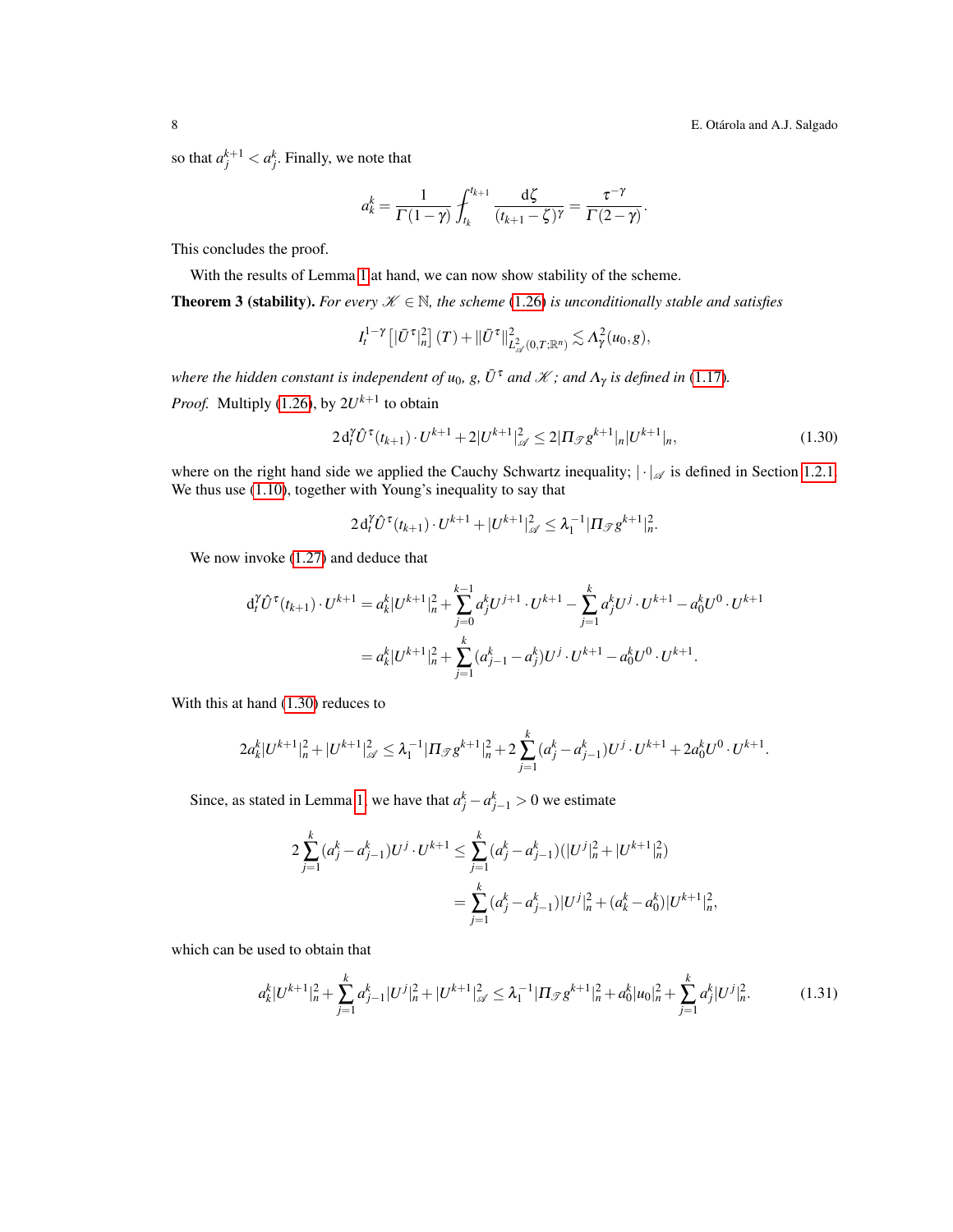Notice now that, since  $a_j^k$  are defined as in [\(1.28\)](#page-6-0) and  $b_m = (m+1)^{1-\gamma} - m^{1-\gamma}$ , for every  $j = 0, \ldots, k$  we have

$$
a_j^k = \frac{\tau^{-\gamma}}{\Gamma(2-\gamma)} b_{k-j}.
$$

Thus, the change of indices  $m = k + 1 - j$  on the left hand side and  $l = k - j$  on the right hand side of [\(1.31\)](#page-7-1), respectively, yields

$$
\frac{\tau^{-\gamma}}{\Gamma(2-\gamma)}\sum_{m=0}^k b_m|U^{k+1-m}|_n^2+|U^{k+1}|_{\mathscr{A}}^2\leq \lambda_1^{-1}|\Pi_{\mathscr{T}}g^{k+1}|_n^2+a_0^k|u_0|_n^2+\frac{\tau^{-\gamma}}{\Gamma(2-\gamma)}\sum_{l=0}^{k-1}b_l|U^{k-l}|_n^2,
$$

where the sum on the right hand side vanishes for  $k = 0$ . Multiply by  $\tau$  and add over *k* to obtain

<span id="page-8-0"></span>
$$
\frac{\tau^{1-\gamma}}{\Gamma(2-\gamma)}\sum_{k=0}^{\mathcal{K}-1}b_k|U^{\mathcal{K}-k}|_n^2 + \|\bar{U}^{\tau}\|_{L_{\mathcal{A}}^2(0,T;\mathbb{R}^n)}^2 \leq \lambda_1^{-1} \|H_{\mathcal{F}}g\|_{L^2(0,T;\mathbb{R}^n)}^2 + \tau|u_0|_n^2\sum_{k=0}^{\mathcal{K}-1}a_0^k,\tag{1.32}
$$

where  $\|\bar{U}^{\tau}\|_{L^2_{\mathscr{A}}(0,T;\mathbb{R}^n)}$  is defined by [\(1.11\)](#page-3-5). Notice now that, since the time step is uniform,

<span id="page-8-1"></span>
$$
\tau \sum_{k=0}^{\mathcal{K}-1} a_0^k = \frac{\tau^{1-\gamma}}{\Gamma(2-\gamma)} \sum_{k=0}^{\mathcal{K}-1} b_k = \frac{T^{1-\gamma}}{\Gamma(2-\gamma)} = I_t^{1-\gamma}[1](T). \tag{1.33}
$$

We now analyze the first term on the left hand side of [\(1.32\)](#page-8-0): changing indices via  $l + 1 = \mathcal{K} - k$  gives

<span id="page-8-2"></span>
$$
\frac{\tau^{1-\gamma}}{\Gamma(2-\gamma)}\sum_{k=0}^{\mathscr{K}-1}b_k|U^{\mathscr{K}-k}|_n^2 = \frac{\tau^{1-\gamma}}{\Gamma(2-\gamma)}\sum_{l=0}^{\mathscr{K}-1}b_{\mathscr{K}-l-1}|U^{l+1}|_n^2 = \sum_{l=0}^{\mathscr{K}-1}\tau a_l^{\mathscr{K}-1}|U^{l+1}|_n^2
$$
\n
$$
= \frac{1}{\Gamma(1-\gamma)}\sum_{l=0}^{\mathscr{K}-1}\int_{t_l}^{t_{l+1}}\frac{1}{(t_{\mathscr{K}}-\zeta)^{\gamma}}|\bar{U}^{\tau}(\zeta)|_n^2\,\mathrm{d}\zeta = I_l^{1-\gamma}\left[|\bar{U}^{\tau}|_n^2\right](T).
$$
\n(1.34)

Inserting [\(1.33\)](#page-8-1) and [\(1.34\)](#page-8-2) in [\(1.32\)](#page-8-0), and using that  $\Pi_{\mathcal{T}}$  is a projection yields the result.

#### 1.2.2.2 Consistency and error estimates

Let us now discuss the consistency of scheme [\(1.26\)](#page-5-0). This will allow us to obtain error estimates. Clearly it suffices to control the difference  $d_t^{\gamma}(u - \bar{u}^{\tau})$ . The following formal estimate has been shown in many references; see, for instance, [\[20,](#page-18-20) [21\]](#page-18-21). The proof, essentially, is a Taylor expansion argument.

<span id="page-8-4"></span>**Proposition 1 (consistency for smooth functions)** *Let*  $w \in C^2([0, T]; \mathbb{R}^n)$ *, then* 

$$
|| d_t^{\gamma} (w - \bar{w}^{\tau}) ||_{L^{\infty}(0,T; \mathbb{R}^n)} \lesssim \tau^{2-\gamma},
$$

*where the hidden constant depends on*  $\|w\|_{C^2([0,T];\mathbb{R}^n)}$  *but is independent of*  $\tau$ *.* 

<span id="page-8-3"></span>We must immediately point out that this estimate *cannot* be used in the analysis of [\(1.2\)](#page-1-0). The reason behind this lies in Theorem [2](#page-4-0) which shows that, in general, the solution to the state equation is not twice continuously differentiable. For this reason, in [\[25\]](#page-18-14) a new consistency estimate, that takes into account the correct regularity of the solution, has been developed. This is the content of the next result.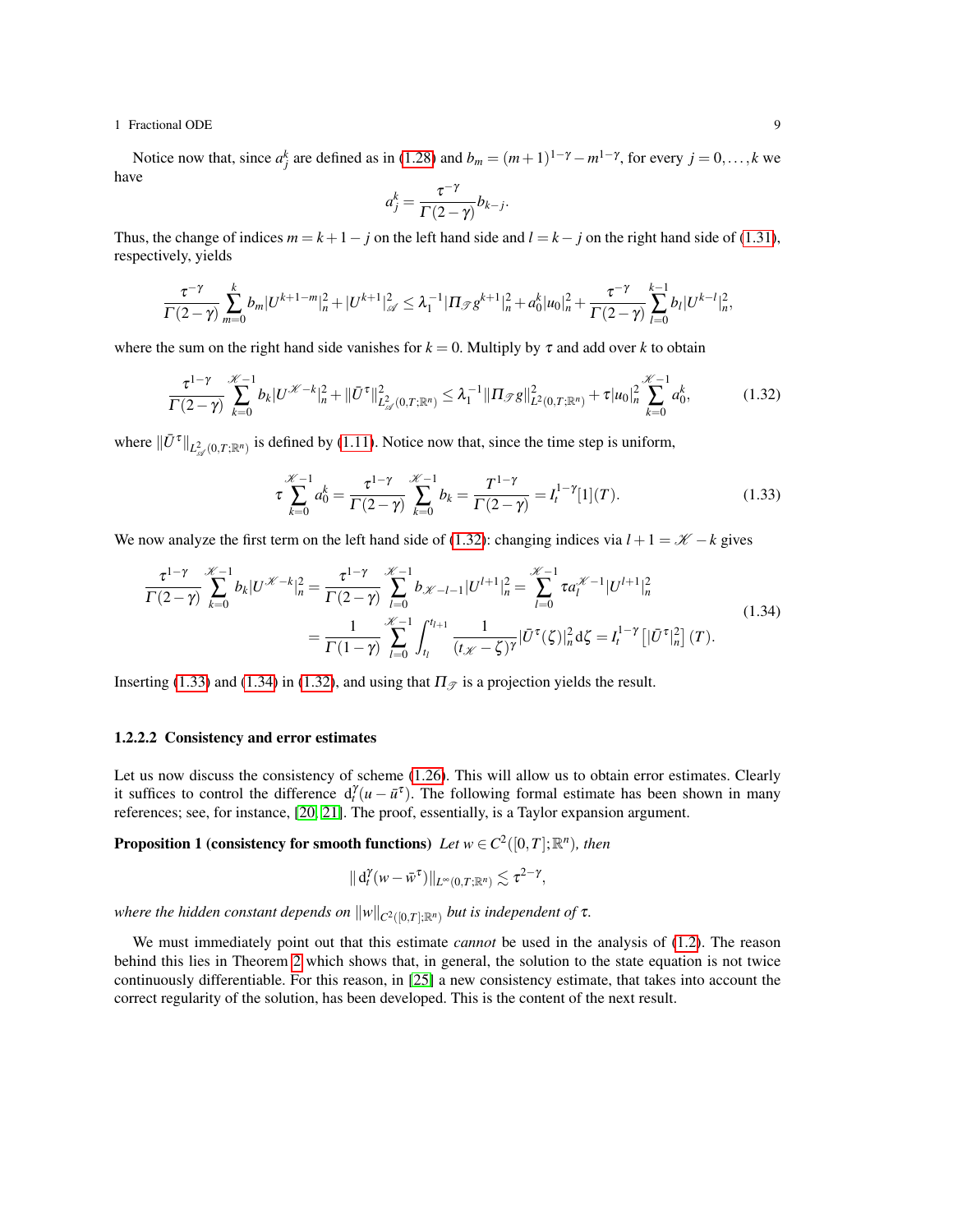**Theorem 4 (consistency).** Let u solve [\(1.2\)](#page-1-0). In the setting of Theorem [2](#page-4-0) we have that, for any  $\theta < \frac{1}{2}$ ,

$$
\| d_t^{\gamma} (u - \bar{u}^{\tau}) \|_{L^2(0,T;\mathbb{R}^n)} \lesssim \tau^{\theta} \left( |u_0|_n + \|g\|_{H^2(0,T;\mathbb{R}^n)} \right),
$$

where the hidden constant is independent of  $\tau$  but blows up as  $\theta \uparrow \frac{1}{2}$ .

For a proof of this result we refer the reader to [\[25,](#page-18-14) Section 3.2.1]. We just comment that it consists of a combination of the fine regularity results of Theorem [2,](#page-4-0) weighted estimates and the mapping properties of the fractional integral operator  $I_t^{1-\gamma}$  detailed in Section [1.1.1.](#page-2-0) Let us, however, show how from this we obtain an error estimate.

<span id="page-9-0"></span>Corollary 1 (error estimates) *Let u solve* [\(1.2\)](#page-1-0) *and U*<sup>τ</sup> *solve* [\(1.26\)](#page-5-0)*. In the setting of Theorem [2](#page-4-0) we have that, for any*  $\theta < \frac{1}{2}$ *,* 

$$
I_t^{1-\gamma}\left[|\bar{u}^{\tau}-\bar{U}^{\tau}|_n^2\right](T)+\|\bar{u}^{\tau}-\bar{U}^{\tau}\|_{L^2_{\mathscr{A}}(0,T;\mathbb{R}^n)}^2\lesssim \tau^{2\theta}\left(|u_0|_n+\|g\|_{H^2(0,T;\mathbb{R}^n)}\right)^2,
$$

where the hidden constant is independent of  $\tau$  and the data, but blows up as  $\theta \uparrow \frac{1}{2}$ .

*Proof.* Define  $e^{\tau} = u^{\tau} - U^{\tau}$ . Subtracting [\(1.2\)](#page-1-0) and [\(1.25\)](#page-5-4)–[\(1.26\)](#page-5-0) at  $t = t_{k+1}$  yields  $\hat{e}^{\tau}(0) = 0$  and, for  $k =$  $0,\ldots,\mathscr{K}-1$ 

$$
d_t^{\gamma} \hat{e}^{\tau}(t_{k+1}) + \mathscr{A} \hat{e}^{\tau}(t_{k+1}) = d_t^{\gamma} (\hat{u}^{\tau} - u)(t_{k+1}) + (g - \Pi_{\mathscr{F}} g)(t_{k+1}).
$$

Since  $\bar{e}^{\tau}(0) = 0$ , the stability estimate of Theorem [3](#page-7-2) then yields

$$
I_t^{1-\gamma}\big[|\bar{e}^\tau|_n^2\big](T)+\|\bar{e}^\tau\|^2_{L^2_{\mathscr{A}}(0,T;\mathbb{R}^n)}\lesssim \| \, \mathrm{d}_t^\gamma (u-\bar{u}^\tau)\|^2_{L^2(0,T;\mathbb{R}^n)}+\|g-\Pi_{\mathscr{T}}g\|^2_{L^2(0,T;\mathbb{R}^n)}.
$$

The consistency estimate of Theorem [4](#page-8-3) gives a control of the first term. Finally, owing to the regularity of *g*, we have that  $||g - \Pi_{\mathscr{S}}g||_{L^2(0,T;\mathbb{R}^n)} \lesssim \tau$ ; see [\(1.21\)](#page-5-5). This implies the result.

## <span id="page-9-1"></span>*1.2.3 Numerical illustration*

It is natural to wonder whether the reduced rate of convergence given in Corollary [1](#page-9-0) is nothing but a consequence of the methods of proof. Here we show, by means of some computational examples, that while the rate  $\tau^{\theta}$  might not be sharp it is not possible to obtain the rate of convergence suggested by Proposition [1.](#page-8-4)

Let us set  $n = 1$ ,  $T = 1$ ,  $\lambda = \frac{1}{2}$ ,  $u_0 = 1$  and  $g = 0$ . From [\(1.14\)](#page-3-2) we then obtain that the solution to the state equation [\(1.2\)](#page-1-0) is given by

$$
u(t) = E_{\gamma,1}\left(-\frac{1}{2}t^{\gamma}\right).
$$

We implemented, in an in-house code, the scheme  $(1.25)$ – $(1.26)$  and used it to approximate this function. We measured the  $L^2(0,T)$  norm of the error, where we implemented the Mittag-Leffler function following [\[14\]](#page-18-22). Integration was carried out using a composite Gaussian rule with three (3) nodes; increasing the number of nodes produced no significant difference in the results.

The rates of convergence for various values of  $\gamma \in (0,1)$  are presented in Figure [1.2.3.](#page-9-1) As we can see, Corollary [1](#page-9-0) is not sharp, but consistent with the experimental orders. More importantly, the rates suggested by Proposition [1](#page-8-4) are not obtained.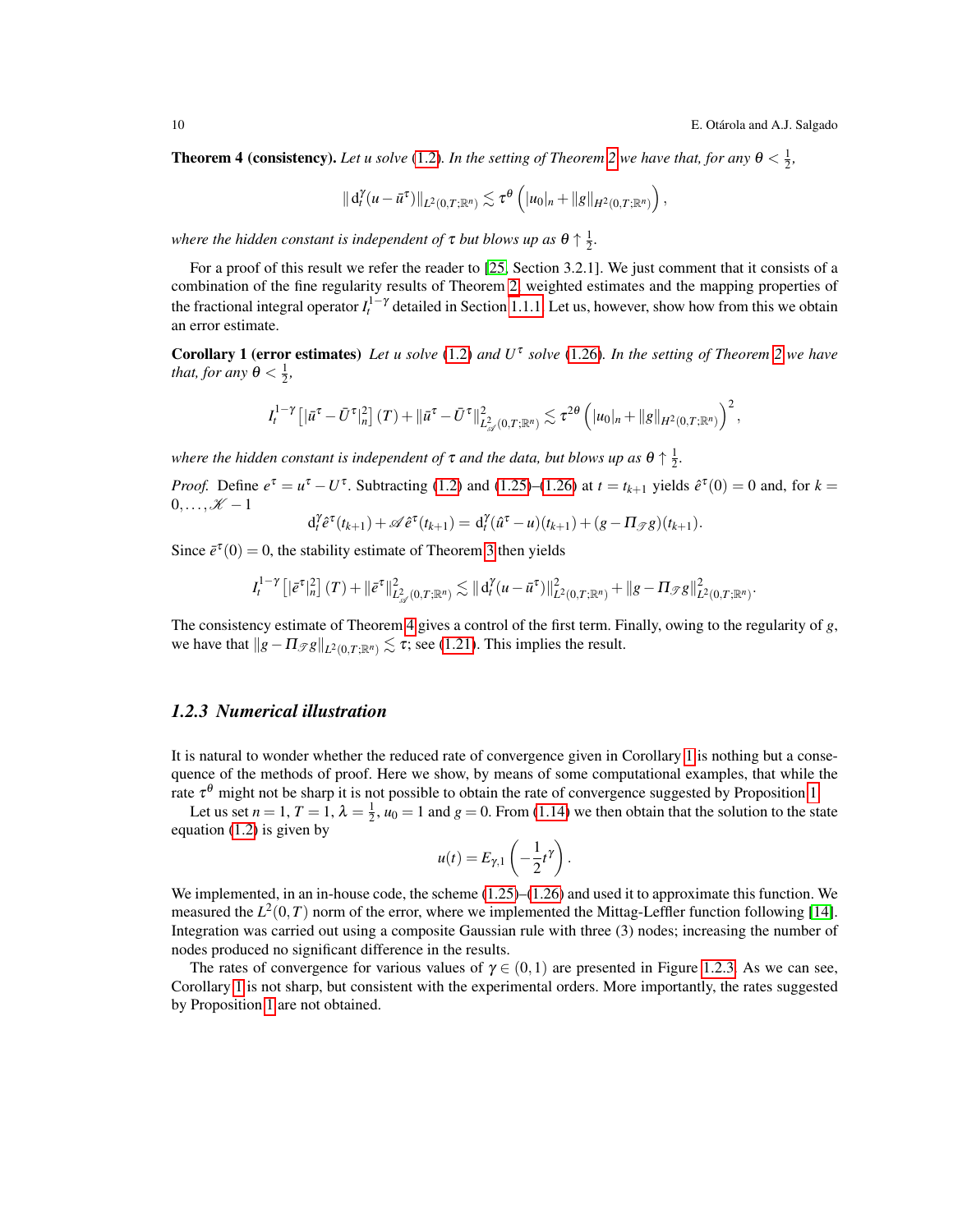

Fig. 1.1 Experimental rates of convergence for the solution of [\(1.2\)](#page-1-0) using [\(1.25\)](#page-5-4)–[\(1.26\)](#page-5-0). We have set  $n = 1, T = 1, \lambda = \frac{1}{2}$ ,  $u_0 = 1$  and  $g = 0$ . The figures show the computed rates of convergence with respect to the time step for  $\gamma = 0.3$  (top left),  $\gamma$  = 0.5 (top right) and  $\gamma$  = 0.8 (bottom). We observe that the rate of convergence  $\tau^{2-\gamma}$  is never attained.

# <span id="page-10-0"></span>1.3 The optimization problem

Having studied the state equation, we can proceed with the study of the constrained optimization problem [\(1.4\)](#page-1-1)–[\(1.5\)](#page-1-3). We will show existence and uniqueness of a solution, along with a numerical technique to approximate it. We will also discuss the convergence properties of the proposed approximation scheme.

#### *1.3.1 Existence and uniqueness*

To precisely state the constrained optimization problem, we begin by defining the set of admissible controls

$$
Z_{\text{ad}} = \left\{ z \in L^2(0, T; \mathbb{R}^n) : a \le \zeta(t) \le b, \ a.e. \ t \in (0, T) \right\},\tag{1.35}
$$

which is, under the assumption that  $a \leq b$ , a nonempty, closed, convex and bounded subset of  $L^2(0,T;\mathbb{R}^n)$ .

Now, as the conclusion of Theorem [1](#page-3-6) asserts, for any  $z \in L^2(0,T;\mathbb{R}^n)$  there is a unique  $u = u(z) \in \mathbb{U}$  that solves [\(1.2\)](#page-1-0). This uniquely defines an affine continuous mapping  $\mathfrak{S}: L^2(0,T;\mathbb{R}^n) \to \mathbb{U} \subset L^2(0,T;\mathbb{R}^n)$  by the rule  $u = \mathfrak{S}_z$ , where *u* solves [\(1.2\)](#page-1-0). With these tools at hand we can show the existence and uniqueness of a state-control pair, i.e., a pair  $(\check{u}, \check{z}) \in \mathbb{U} \times Z_{ad}$  such that  $\check{u} = \mathfrak{S}\check{z}$  and satisfies [\(1.4\)](#page-1-1)–[\(1.5\)](#page-1-3). The proof of the following result is standard and we include it just for the sake of completeness.

<span id="page-10-1"></span>Theorem 5 (existence and uniqueness). *The optimization problem: Find* (*u*,*z*) *such that satisfies* [\(1.4\)](#page-1-1) *subject to* [\(1.2\)](#page-1-0) *and* [\(1.5\)](#page-1-3) *has a unique solution*  $(\check{u}, \check{z}) \in \mathbb{U} \times Z_{ad}$ *.* 

*Proof.* The control to state operator  $\mathfrak S$  allows us to introduce the so-called reduced cost functional:

$$
\mathscr{J}(z) := J(\mathfrak{S}z, z) = \frac{1}{2} \int_0^T \left( |\mathscr{C} \mathfrak{S} z - u_d|_m^2 + \mu |z|_n^2 \right) dt,
$$

and to equivalently state the problem as: minimize  $\mathcal J$  over  $Z_{ad}$ . Since  $\mu > 0$  and  $\mathfrak S$  is affine the reduced cost  $\mathscr J$  is strictly convex. Owing to the continuity of  $\mathfrak S$  we have that  $\mathscr J$  is continuous as well. Existence and uniqueness then follow from direct methods [\[7,](#page-18-23) [22\]](#page-18-24).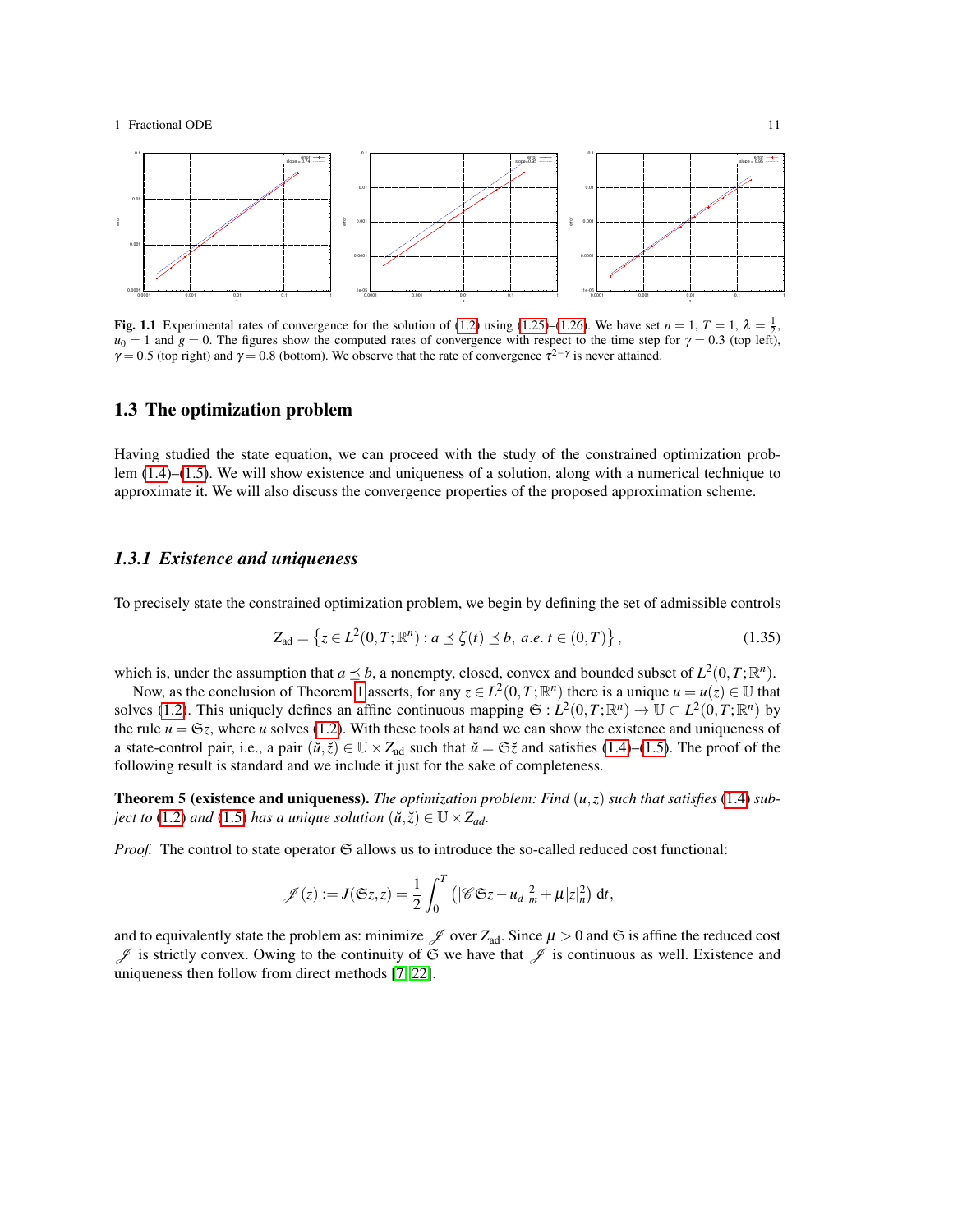#### *1.3.2 Discretization*

We now proceed to discretize the optimization problem  $(1.4)$ – $(1.5)$ . We will do so by a piecewise constant approximation of the control and a piecewise linear continuous approximation of the state. We will follow the notation of Section [1.2.2](#page-4-2) and, additionally, define

$$
\mathbb{Z}_{ad}(\mathscr{T}) = \mathbb{Z}(\mathscr{T}) \cap Z_{ad}.
$$

Once again,  $\mathbb{Z}_{ad}(\mathscr{T})$  is a nonempty, convex and closed subset of  $\mathbb{Z}(\mathscr{T})$ . Notice also that, since a, b are time independent  $\Pi_{\mathscr{T}}Z_{ad} \subset \mathbb{Z}_{ad}(\mathscr{T})$ .

We also define the discrete cost functional  $J_{\mathscr{T}} : \mathbb{U}(\mathscr{T}) \times \mathbb{Z}(\mathscr{T}) \to \mathbb{R}$  by

$$
J_{\mathscr{T}}(\hat{U}^{\tau},Z^{\tau})=\frac{1}{2}\int_0^T\left(|\mathscr{C}\bar{U}^{\tau}-\bar{u}_d^{\tau}|^2_m+\mu|Z^{\tau}|^2_n\right)\mathrm{d}t,
$$

where  $\mathbb{U}(\mathcal{T})$  and  $\mathbb{Z}(\mathcal{T})$  are defined in [\(1.19\)](#page-4-3) and [\(1.20\)](#page-4-4), respectively. We immediately comment that, by an abuse of notation, we defined  $\bar{u}_d^{\tau} \subset \mathbb{R}^m$  as the sequence of values  $u_d^k = f_{t_k}^{t_{k+1}} u_d$  dt. In other words, we are modifying the cost by replacing the desired state  $u_d$  by its piecewise constant approximation  $\bar{u}_d^{\tau}$ . Additionally, we have replaced  $\hat{U}^{\tau}$  by its piecewise constant counterpart  $\bar{U}^{\tau} \in \mathbb{Z}(\mathscr{T})$ . For these reasons,

$$
J_{\mathscr{T}}(\hat{U}^{\tau},Z^{\tau}) \neq J(\hat{U}^{\tau},Z^{\tau}).
$$

We propose the following discretization of the state equation [\(1.2\)](#page-1-0): Given  $Z^{\tau} \in \mathbb{Z}(\mathscr{T})$ , find  $\hat{U}^{\tau} \in \mathbb{U}(\mathscr{T})$ such that  $\hat{U}^{\tau}(0) = u_0$  and, for all  $k = 0, \dots, \mathcal{K} - 1$ , we have

<span id="page-11-0"></span>
$$
\mathrm{d}_t^{\gamma} \hat{U}^{\tau}(t_{k+1}) + \mathscr{A} \hat{U}^{\tau}(t_{k+1}) = \Pi_{\mathscr{T}} f(t_{k+1}) + Z^{\tau}(t_{k+1}), \tag{1.36}
$$

where  $d_t^{\gamma}$  is defined in [\(1.3\)](#page-1-2) and  $\Pi_{\mathcal{T}}$  corresponds to the  $L^2(0,T;\mathbb{R}^n)$ -orthogonal projection onto  $\mathbb{Z}(\mathcal{T})$ . We remark that [\(1.36\)](#page-11-0) is nothing but discretization [\(1.25\)](#page-5-4)–[\(1.26\)](#page-5-0) of the state equation, where the variable  $\zeta$  is already piecewise constant in time. Since  $f + Z^{\tau} \in L^2(0,T;\mathbb{R}^n)$  we can invoke Theorem [3](#page-7-2) to conclude that problem [\(1.36\)](#page-11-0) is stable for all  $\tau > 0$ .

We thus define the discrete optimization problem as follows: Find  $(\check{U}^{\tau}, \check{Z}^{\tau}) \in \mathbb{U}(\mathscr{T}) \times \mathbb{Z}_{ad}(\mathscr{T})$  such that

<span id="page-11-1"></span>
$$
J_{\mathcal{F}}(\check{U}^{\tau}, \check{Z}^{\tau}) = \min J_{\mathcal{F}}(\hat{U}^{\tau}, Z^{\tau})
$$
\n(1.37)

subject to [\(1.36\)](#page-11-0). Let us briefly comment on the existence and uniqueness of a minimizer, which closely follows Theorem [5.](#page-10-1) Indeed, for every  $z \in L^2(0,T;\mathbb{R}^n)$  there exists a unique  $\hat{U}^{\tau} \in \mathbb{U}(\mathscr{T})$  that solves [\(1.36\)](#page-11-0) with data  $\Pi_{\mathscr{T}}$ *z*. This uniquely defines a map  $\mathfrak{S}_{\mathscr{T}}: L^2(0,T;\mathbb{R}^n) \to \mathbb{U}(\mathscr{T})$ , which we call the discrete control to state map. We can then define the reduced cost as

$$
\mathbb{Z}(\mathscr{T})\ni Z^\tau\mapsto \mathscr{J}_{\mathscr{T}}(Z^\tau)=J_{\mathscr{T}}(\widehat{\mathfrak{S}_{\mathscr{T}}Z^\tau},Z^\tau)
$$

and proceed as in Theorem [5,](#page-10-1) by using the strict convexity of  $\mathscr{J}_{\mathscr{T}}$  and the continuity of the affine map  $\mathfrak{S}_{\mathscr{T}}$ , which follows from Theorem [3.](#page-7-2)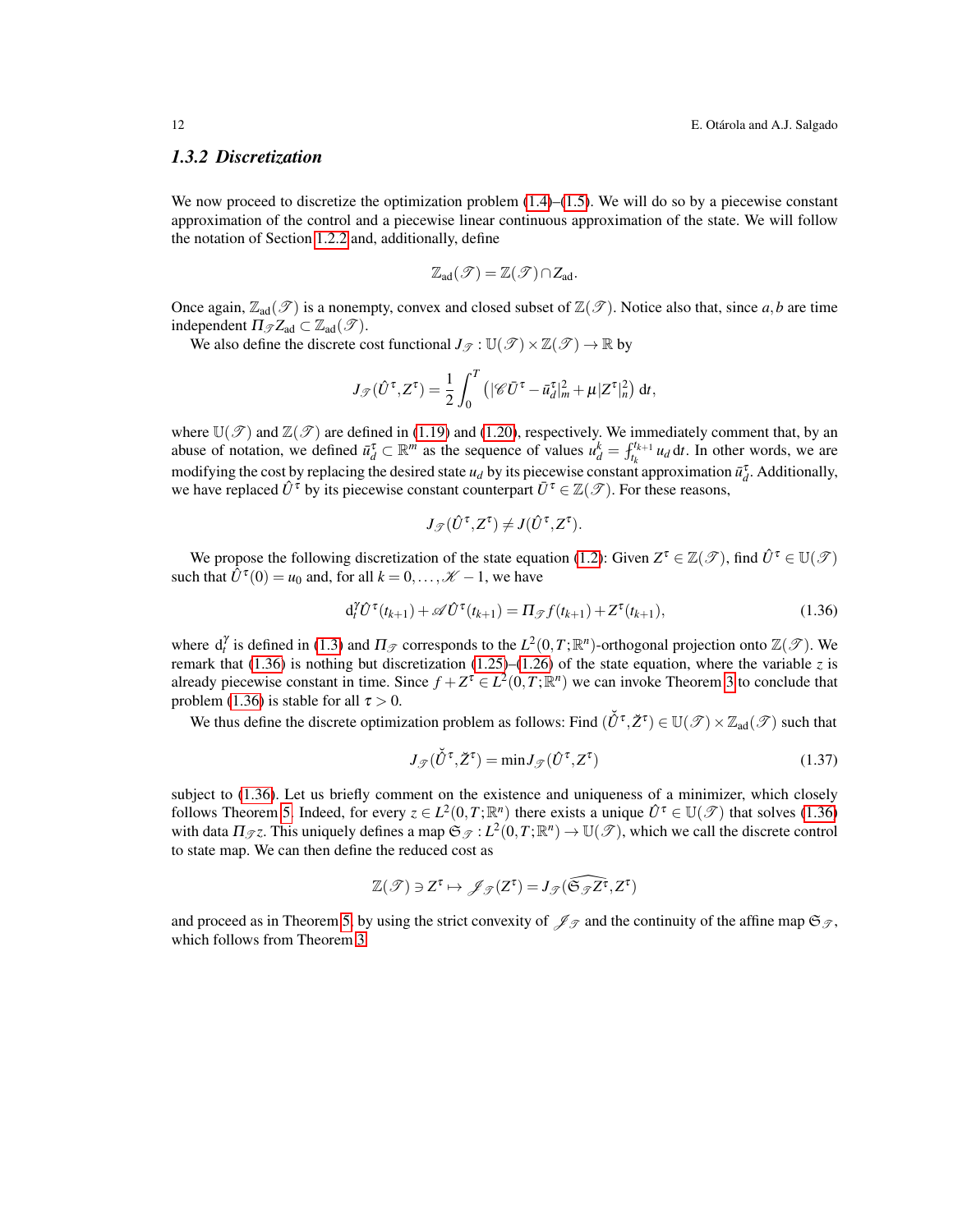#### *1.3.3 Discrete optimality conditions*

Let us derive discrete optimality conditions. This is useful not only in the practical solution of the discrete optimization problem [\(1.36\)](#page-11-0)–[\(1.37\)](#page-11-1), but it will help us in analyzing its convergence properties. As stated before, problem [\(1.36\)](#page-11-0)–[\(1.37\)](#page-11-1) is equivalent to the following constrained optimization problem: Find  $\check{Z}^{\tau} \in$  $\mathbb{Z}_{\text{ad}}(\mathscr{T})$  such that

$$
\mathscr{J}_{\mathscr{T}}(\breve{Z}^{\tau}) = \min \left\{ \mathscr{J}_{\mathscr{T}}(Z^{\tau}) : Z^{\tau} \in \mathbb{Z}_{\text{ad}}(\mathscr{T}) \right\},
$$

i.e., a minimization problem over a closed, bounded and convex set. It is standard then (since  $\mathscr{J}_{\mathscr{T}}$  is convex, coercive and differentiable) that a necessary and sufficient condition for optimality is

<span id="page-12-0"></span>
$$
D\mathscr{J}_{\mathscr{T}}(\check{Z}^{\tau})\left[Z^{\tau}-\check{Z}^{\tau}\right]\geq 0 \quad \forall Z^{\tau}\in\mathbb{Z}_{\text{ad}}(\mathscr{T}),\tag{1.38}
$$

where  $D\mathscr{J}_{\mathscr{T}}(Z)[\cdot]$  is the Gâteaux derivative of  $\mathscr{J}_{\mathscr{T}}$  at the point *Z*. Let us now rewrite and simplify the optimality condition [\(1.38\)](#page-12-0) by introducing the so-called adjoint state that, as stated in [\[30,](#page-19-4) Chapter 1], is a *simple trick that is of unmost importance in optimal control theory*.

For a given  $\hat{U}^{\tau} \in \mathbb{U}(\mathscr{T})$  the adjoint is the function  $\hat{P}^{\tau} \in \mathbb{U}(\mathscr{T})$  such that  $\hat{P}^{\tau}(T) = 0$  and, for all  $k =$  $K-1,\ldots,0$ 

<span id="page-12-1"></span>
$$
d_{T-t}^{\gamma} \hat{P}^{\tau}(t_k) + \mathscr{A}\hat{P}^{\tau}(t_k) = \mathscr{C}^{\tau} (\mathscr{C}\bar{U}^{\tau}(t_k) - \bar{u}_d^{\tau}(t_k)), \qquad (1.39)
$$

where  $d_{T-t}^{\gamma}$  denotes the right sided Caputo fractional derivative of order  $\gamma$  defined in [\(1.6\)](#page-2-3). The optimality conditions are as follows.

<span id="page-12-4"></span>**Theorem 6 (optimality conditions).** The pair  $(\check{U}^{\tau}, \check{Z}^{\tau}) \in \mathbb{U}(\mathscr{T}) \times \mathbb{Z}_{ad}(\mathscr{T})$  solves [\(1.37\)](#page-11-1) if and only if  $\check{U}^{\tau} =$  $\mathfrak{S}_{\mathcal{F}}\mathsf{Z}^{\tau}$  and

<span id="page-12-2"></span>
$$
\int_0^T \left( \bar{\beta}^\tau + \mu \breve{Z}^\tau \right) \cdot \left( Z^\tau - \breve{Z}^\tau \right) dt \ge 0 \quad \forall Z^\tau \in \mathbb{Z}_{ad}(\mathcal{T}), \tag{1.40}
$$

*where*  $\check{P}^{\tau} \in \mathbb{U}(\mathscr{T})$  *solves* [\(1.39\)](#page-12-1) *with data*  $\check{U}^{\tau}$ .

*Proof.* We will obtain the result by showing that [\(1.40\)](#page-12-2) is nothing but a restatement of [\(1.38\)](#page-12-0). In fact, a simple calculation reveals that, for any  $\Theta^{\tau}, \Psi^{\tau} \in \mathbb{Z}(\mathcal{T})$ , we have

$$
D \mathscr{J}_{\mathscr{T}}(\Theta^{\tau})[\Psi^{\tau}] = \int_0^T \left[ \left( \mathscr{C} \overline{\mathfrak{S}_{\mathscr{T}} \Theta^{\tau}} - \overline{u}_d^{\tau} \right) \cdot \mathscr{C} \overline{\mathfrak{S}_{\mathscr{T}} \Psi^{\tau}} + \mu \Theta^{\tau} \cdot \Psi^{\tau} \right] dt.
$$

Consequently, [\(1.38\)](#page-12-0) can be equivalently rewritten as, for every  $Z^{\tau} \in \mathbb{Z}_{ad}(\mathscr{T})$ ,

<span id="page-12-3"></span>
$$
\int_0^T \left[ \mathscr{C}^\top \left( \mathscr{C}\overline{\mathfrak{S}_{\mathscr{T}}\mathcal{Z}^\tau} - \bar{u}_d^\tau \right) \cdot \overline{\mathfrak{S}_{\mathscr{T}}(Z^\tau - \mathcal{Z}^\tau)} + \mu \mathcal{Z}^\tau \cdot (Z^\tau - \mathcal{Z}^\tau) \right] dt \ge 0.
$$
 (1.41)

Let us focus our attention now on the first term inside the integral. Denote  $U^{\tau} = \mathfrak{S}_{\mathscr{T}}Z^{\tau}$  and  $\check{U}^{\tau} = \mathfrak{S}_{\mathscr{T}}\check{Z}^{\tau}$ . Define  $\Phi^{\tau} := U^{\tau} - \check{U}^{\tau}$  and notice that  $\hat{\Phi}^{\tau} \in \mathbb{U}(\mathscr{T})$  satisfies:  $\hat{\Phi}^{\tau}(0) = 0$  and, for every  $k = 0, ..., \mathscr{K} - 1$ ,

$$
\mathrm{d}_t^{\gamma} \hat{\Phi}^{\tau}(t_{k+1}) + \mathscr{A} \hat{\Phi}^{\tau}(t_{k+1}) = Z^{\tau}(t_{k+1}) - \check{Z}^{\tau}(t_{k+1}),
$$

or, equivalently,

$$
\overline{\mathrm{d}_t^{\gamma} \hat{\Phi}^{\tau}} + \mathscr{A} \bar{\Phi}^{\tau} = Z^{\tau} - \breve{Z}^{\tau}.
$$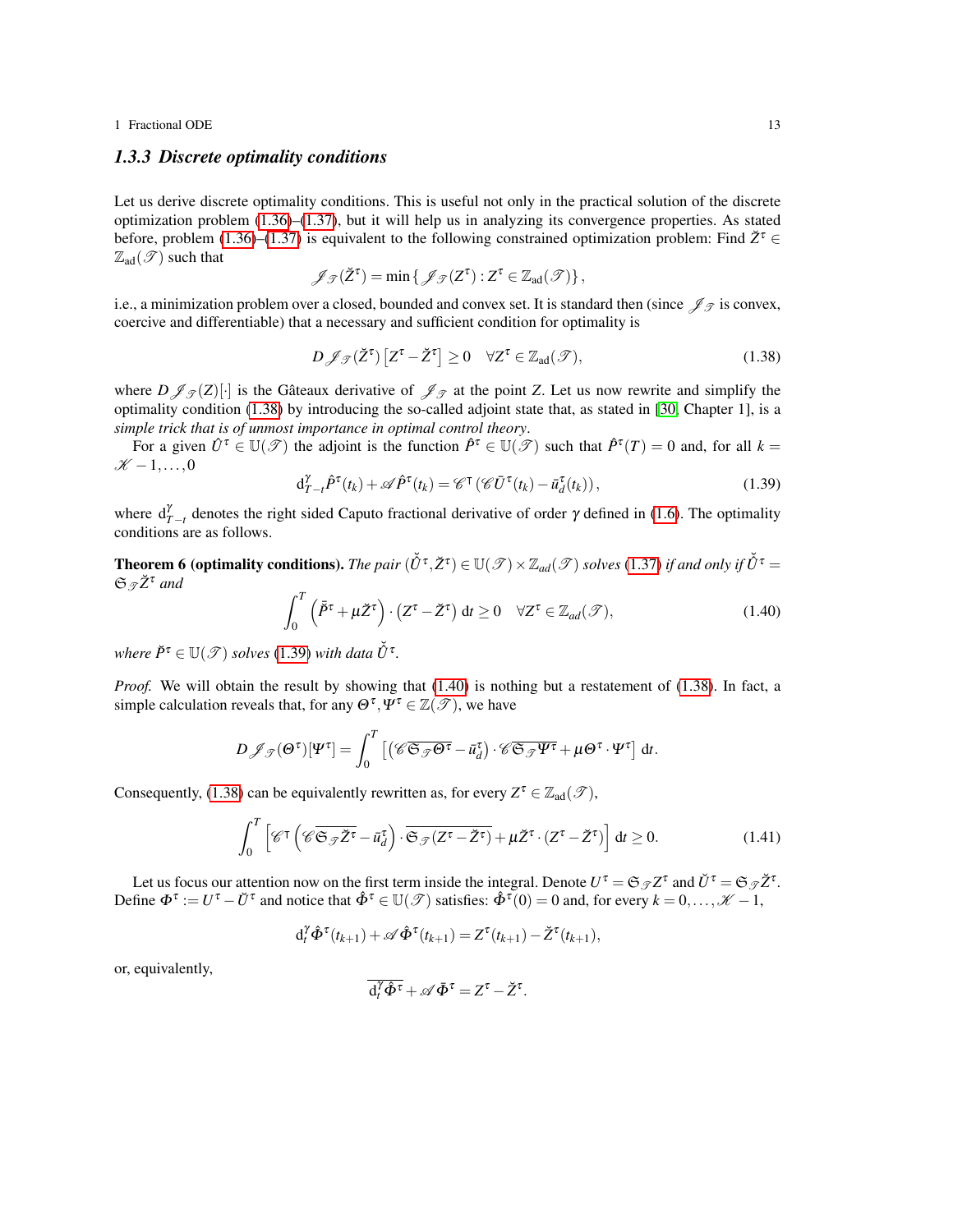14 E. Otarola and A.J. Salgado ´

Multiply this equation by  $\bar{P}^{\tau}$  and integrate to obtain

$$
\int_0^T \left[ \overline{\mathrm{d}_t^{\gamma} \hat{\Phi}^{\tau}} \cdot \overline{\mathring{P}}^{\tau} + \mathscr{A} \overline{\Phi}^{\tau} \cdot \overline{\mathring{P}}^{\tau} \right] \mathrm{d}t = \int_0^T \left( Z^{\tau} - \overline{Z}^{\tau} \right) \cdot \overline{\mathring{P}}^{\tau} \mathrm{d}t.
$$

Now, multiply [\(1.39\)](#page-12-1) by  $\bar{\Phi}^{\tau}$  and integrate to obtain

$$
\int_0^T \left[ \overline{\mathrm{d}_{T-t}^{\gamma} \hat{P}^{\tau}} \cdot \bar{\Phi}^{\tau} + \mathscr{A} \tilde{P}^{\tau} \cdot \bar{\Phi}^{\tau} \right] \mathrm{d}t = \int_0^T \mathscr{C}^{\tau} \left( \mathscr{C} \tilde{U}^{\tau} - \bar{u}_d^{\tau} \right) \cdot \bar{\Phi}^{\tau} \mathrm{d}t.
$$

Subtract these last two identities. Upon remembering the definition of  $\Phi^{\tau}$  we thus obtain

$$
\int_0^T \left[ \overline{d_i^{\gamma} \hat{\Phi}^{\tau}} \cdot \overline{P}^{\tau} - \overline{d_{T-t}^{\gamma} \hat{P}^{\tau}} \cdot \overline{\Phi}^{\tau} \right] dt = \int_0^T \left[ \left( Z^{\tau} - \overline{Z}^{\tau} \right) \cdot \overline{P}^{\tau} - \mathscr{C}^{\tau} \left( \mathscr{C} \overline{U}^{\tau} - \overline{u}_d^{\tau} \right) \cdot \overline{\mathfrak{S}_{\mathscr{T}}(Z^{\tau} - \overline{Z}^{\tau})} \right] dt,
$$

where we have used that the matrix  $\mathscr A$  is symmetric. Notice that the last term in this expression is nothing but the first term on the left hand side of [\(1.41\)](#page-12-3). In other words, if we can show that

<span id="page-13-0"></span>
$$
\int_0^T \overline{\mathrm{d}_t^{\gamma} \hat{\Phi}^{\tau}} \cdot \overline{\tilde{P}}^{\tau} \, \mathrm{d}t = \int_0^T \overline{\mathrm{d}_{T-t}^{\gamma} \hat{P}^{\tau}} \cdot \overline{\Phi}^{\tau} \, \mathrm{d}t \tag{1.42}
$$

we obtain the result.

To show this we realize that, since we are dealing with piecewise constants, we can equivalently rewrite the left hand side of this identity as

$$
\int_0^T \overline{\mathrm{d}_t^{\gamma} \hat{\Phi}^{\tau}} \cdot \overline{\tilde{P}}^{\tau} \, \mathrm{d}t = \tau \sum_{k=0}^{\mathscr{K}-1} \overline{P}^{k+1} \cdot \mathrm{d}_t^{\gamma} \hat{\Phi}^{\tau}(t_{k+1}) = \frac{\tau^{1-\gamma}}{\Gamma(2-\gamma)} \sum_{k=0}^{\mathscr{K}-1} \overline{P}^{k+1} \cdot \sum_{m=0}^k b_m \mathfrak{d} \Phi^{k+1-m},
$$

where we used [\(1.29\)](#page-6-2).

In a similar manner to the computations of Remark [2](#page-5-6) we can obtain that

$$
\mathrm{d}_{T-t}^{\gamma}\hat{P}(t_k)=-\sum_{j=k}^{\mathscr{K}-1}a_k^j\mathfrak{d}\check{P}^{j+1}=-\frac{\tau^{-\gamma}}{\Gamma(2-\gamma)}\sum_{j=k}^{\mathscr{K}-1}b_{j-k}\mathfrak{d}\check{P}^{j+1},
$$

consequently

$$
\int_0^T \overline{\mathrm{d}_{T-t}^{\gamma}} \hat{P}^{\tau} \cdot \bar{\Phi}^{\tau} \, \mathrm{d}t = \frac{\tau^{1-\gamma}}{\Gamma(2-\gamma)} \sum_{k=1}^{\mathcal{K}} \Phi^k \cdot \sum_{j=k}^{\mathcal{K}-1} b_{j-k} \mathfrak{d} \check{P}^{j+1}.
$$

We can invoke now the results of [\[4,](#page-18-5) Appendix A] to conclude that the identity [\(1.42\)](#page-13-0) holds. The theorem is thus proven.

<span id="page-13-1"></span>*Remark 3 (discrete fractional integration by parts).* Notice that, during the course of the proof of Theorem [6](#page-12-4) we showed that, whenever  $\hat{V}^{\tau}$ ,  $\hat{W}^{\tau} \in \mathbb{U}(\mathcal{F})$  satisfy  $\hat{V}^{\tau}(0) = 0$  and  $\hat{W}^{\tau}(T) = 0$ , then they satisfy the following discrete fractional integration by parts

$$
\int_0^T \overline{\mathrm{d}_t^{\gamma} \widehat{\mathrm{v}}^{\tau}} \cdot \bar{W}^{\tau} \, \mathrm{d}t = \int_0^T \overline{\mathrm{d}_{T-t}^{\gamma} \widehat{W}^{\tau}} \cdot \bar{V}^{\tau} \, \mathrm{d}t.
$$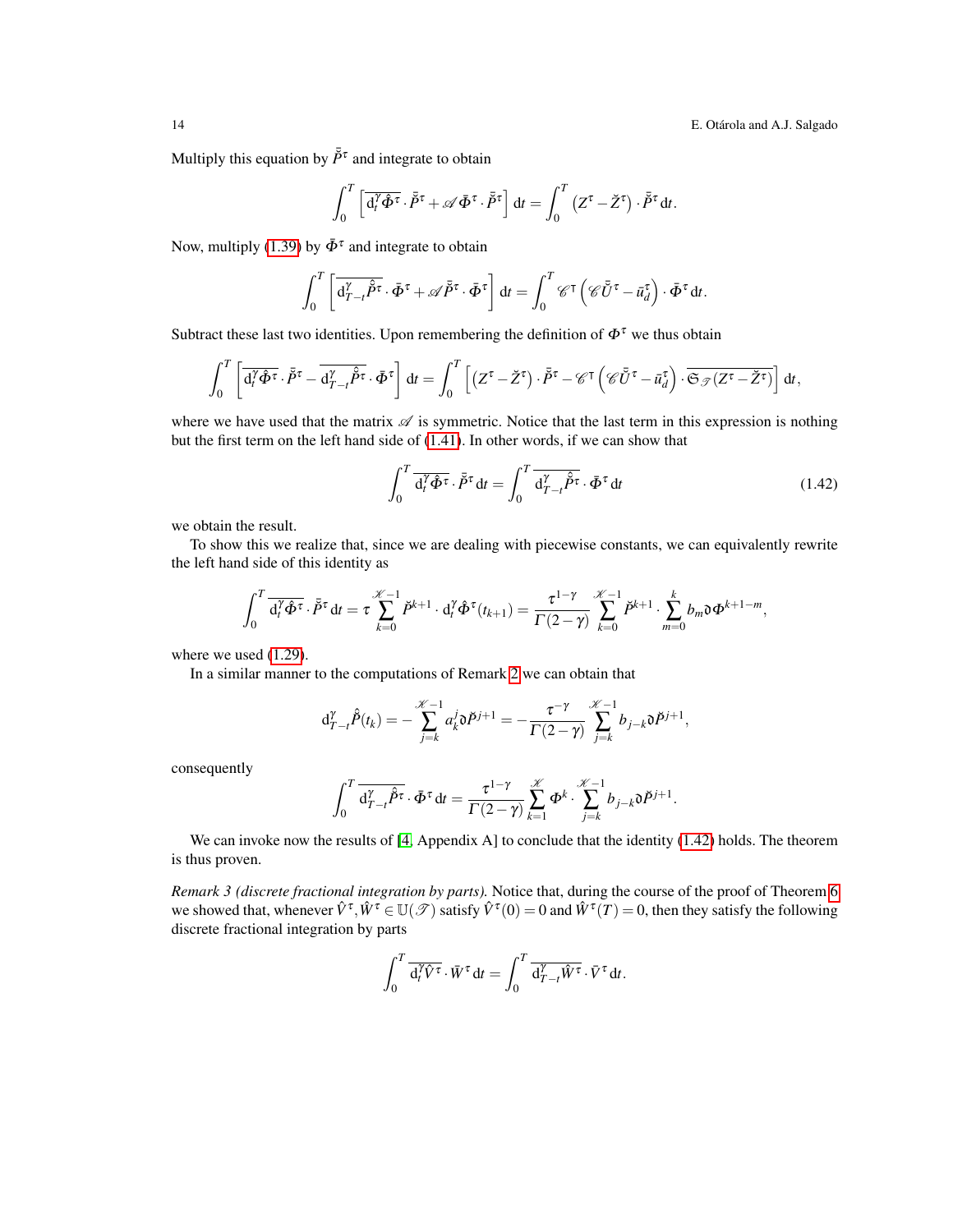This identity shall prove useful in the sequel.

<span id="page-14-0"></span>*Remark 4 (projection).* The solution to the variational inequality [\(1.40\)](#page-12-2) can be accomplished rather easily. Indeed, since all the involved functions belong to  $\mathbb{Z}(\mathscr{T})$ , it suffices to consider one time interval, say  $(t_{k-1}, t_k]$ , where we must have

$$
\left(\check{P}^k + \mu \check{Z}^k\right) \cdot \left(Z^k - \check{Z}^k\right) \geq 0.
$$

From this it immediately follows that

$$
\breve{Z}^k = \Pr_{[a,b]} \left( \frac{-1}{\mu} \breve{P}^k \right),
$$

*Z*˘

where, for  $w \in \mathbb{R}^n$ , we define  $Pr_{[a,b]}w$  as the projection onto the cube  $[a,b] = \{x \in \mathbb{R}^n : a \le x \le b\}$ , which can be easily accomplished by the formula

$$
\Pr_{[a,b]} w_i = \max \{a_i, \min \{b_i, w_i\} \}, \quad i = 1, ..., n.
$$

This is the main advantage of considering piecewise constant approximations of the control and a modified cost. Other variants might yield a better approximation, but at the cost of a more involved solution scheme.

#### *1.3.4 Convergence*

Let us now discuss the convergence of our approximation scheme. The main issue here is that since, even for a smooth *f*, the right hand side of [\(1.36\)](#page-11-0) belongs only to  $L^2(0,T;\mathbb{R}^n)$  we cannot invoke the results of Corollary [1](#page-9-0) to establish a rate of convergence. Notice, additionally, that we modified the cost, one of the reasons being that this led us to the simplifications detailed in Remark [4.](#page-14-0) These two issues force us to contempt ourselves with showing convergence without rates.

We begin by noticing that, for any  $z \in L^2(0,T;\mathbb{R}^n)$  we have that  $\mathfrak{S}_{\mathscr{F}} z = \mathring{\mathfrak{S}}_T z + \mathring{V}^\tau$ , where  $\mathring{V}^\tau \in \mathbb{U}(\mathscr{T})$ satisfies

$$
\hat{V}^{\tau}(0) = u_0, \qquad d_t^{\gamma} \hat{V}^{\tau}(t_{k+1}) + \mathscr{A} \hat{V}^{\tau}(t_{k+1}) = f(t_{k+1}), \ k = 0, \ldots, \mathscr{K} - 1,
$$

and the linear, continuous, operator  $\mathfrak{S}_T$  is the solution operator for the scheme: Find  $\hat{U}_0^{\tau} \in \mathbb{U}(\mathscr{T})$  such that  $\hat{U}_0^{\tau}(0) = 0$  and, for  $k = 0, ..., \mathcal{K} - 1$ ,

<span id="page-14-2"></span>
$$
d_t^{\gamma} \hat{U}_0^{\tau}(t_{k+1}) + \mathscr{A} \hat{U}_0^{\tau}(t_{k+1}) = \Pi_{\mathscr{F}} z(t_{k+1}). \tag{1.43}
$$

Let us describe the properties of  $\hat{V}^{\tau}$ .

<span id="page-14-1"></span>**Proposition 2 (properties of**  $\hat{V}^{\tau}$ ) Assume that  $f \in L^2(0,T;\mathbb{R}^n)$ , then the family  $\{\hat{V}^{\tau}\}_\mathscr{T}$  converges, as  $\mathscr{K} \to$  $\infty$ , in  $L^2(0,T;\mathbb{R}^n)$  to  $v \in \mathbb{U}$ , which solves

$$
d_t^{\gamma} v + \mathscr{A} v = f, \quad t \in (0, T], \qquad v(0) = u_0.
$$

*Proof.* The claimed result is obtained by a simple density argument, combined with stability of the continuous and discrete state equations. Let  $\varepsilon > 0$ . Since  $f \in L^2(0,T;\mathbb{R}^n)$  there is a  $f_{\varepsilon} \in H^2(0,T;\mathbb{R}^n)$  such that

$$
||f - f_{\varepsilon}||_{L^2(0,T;\mathbb{R}^n)} < \frac{\varepsilon}{4C_1},
$$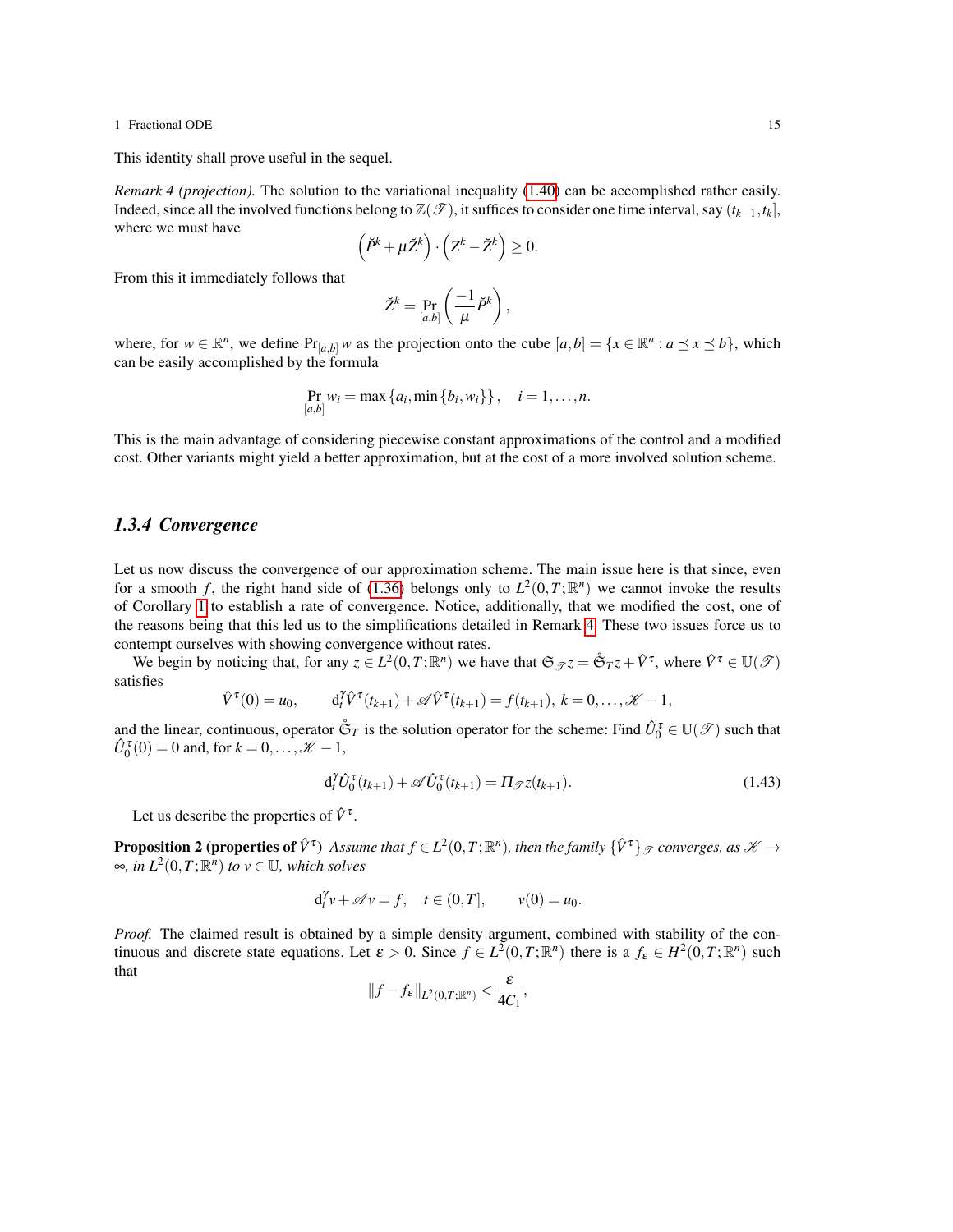where by  $C_1$  we denote the constant in inequality [\(1.16\)](#page-3-7). Denote by  $v_{\varepsilon}$  the solution to

$$
d_t^{\gamma} v_{\varepsilon} + \mathscr{A} v_{\varepsilon} = f_{\varepsilon}, \quad t \in (0, T], \qquad v(0) = u_0.
$$

The smoothness of  $f_{\varepsilon}$  allows us to invoke Theorem [2](#page-4-0) to assert that the regularity estimates [\(1.18\)](#page-4-1), with *v* replaced by  $v_{\varepsilon}$ , hold. In addition, invoking Theorem [1,](#page-3-6) we get that

$$
||v-v_{\varepsilon}||_{L_{\mathscr{A}}^2(0,T;\mathbb{R}^n)} \leq C_1 \Lambda_{\gamma}(0,f-f_{\varepsilon})=C_1||f-f_{\varepsilon}||_{L^2(0,T;\mathbb{R}^n)} < \frac{\varepsilon}{4}.
$$

Let us now approximate  $v_{\varepsilon}$  via the scheme [\(1.26\)](#page-5-0), over a mesh  $\mathscr T$  where  $\mathscr K$  remains to be chosen. In doing so we obtain a function  $\hat{V}_{\varepsilon}^{\tau} \in \mathbb{U}(\mathcal{T})$ . Moreover, since  $v_{\varepsilon}$  verifies the assumptions of Theorem [2,](#page-4-0) we invoke Corollary [1](#page-9-0) to conclude that

$$
\|\bar v_{\varepsilon}-\bar V_{\varepsilon}^{\,\tau}\|_{L^2_{\mathscr A}(0,T;\mathbb R^n)}\leq C_2\tau^\theta,
$$

where  $C_2$  denotes a positive constant that depends on  $||f_\varepsilon||_{H^2(0,T;\mathbb{R}^n)}$ . However, since  $\varepsilon$  is fixed, we can choose  $K$  so that

$$
C_2\tau^{\theta}<\frac{\varepsilon}{4}\implies \|\bar v_{\varepsilon}-\bar V_{\varepsilon}^{\tau}\|_{L^2(0,T;\mathbb{R}^n)}<\frac{\varepsilon}{4}.
$$

The last ingredient is to observe that the difference  $V_{\varepsilon}^{\tau} - V^{\tau}$  solves [\(1.25\)](#page-5-4)–[\(1.26\)](#page-5-0) with zero initial condition and right hand side  $\Pi_{\mathcal{F}}(f - f_{\varepsilon})$ . We then invoke the stability of the scheme, stated in Theorem [3,](#page-7-2) to obtain

$$
\|\bar{V}_{\varepsilon}^{\tau}-\bar{V}^{\tau}\|_{L_{\mathscr{A}}^2(0,T;\mathbb{R}^n)}\leq C_1\Lambda_{\gamma}(0,\Pi_{\mathscr{T}}(f-f_{\varepsilon}))\leq C_1\|f-f_{\varepsilon}\|_{L^2(0,T;\mathbb{R}^n)}<\frac{\varepsilon}{4},
$$

where we used that  $\Pi_{\mathcal{T}}$  is a projection.

Combine these observations to conclude that

$$
\begin{aligned} \|\nu-\bar{V}^{\tau}\|_{L_{\mathscr{A}}^2(0,T,\mathbb{R}^n)} &\leq \|\nu-\nu_{\varepsilon}\|_{L_{\mathscr{A}}^2(0,T;\mathbb{R}^n)} + \|\nu_{\varepsilon}-\bar{\nu}_{\varepsilon}\|_{L_{\mathscr{A}}^2(0,T;\mathbb{R}^n)} + \|\bar{\nu}_{\varepsilon}-\bar{V}^{\tau}_{\varepsilon}\|_{L_{\mathscr{A}}^2(0,T;\mathbb{R}^n)} \\ &+ \|\bar{V}^{\tau}_{\varepsilon}-\bar{V}^{\tau}\|_{L_{\mathscr{A}}^2(0,T;\mathbb{R}^n)} <\frac{3\varepsilon}{4} + \|\nu_{\varepsilon}-\bar{\nu}_{\varepsilon}\|_{L_{\mathscr{A}}^2(0,T;\mathbb{R}^n)}.\end{aligned}
$$

Conclude by noticing that, since  $v_{\varepsilon} \to v$ , after possibly taking an even larger  $\mathscr K$  we can assert

$$
\|\nu_{\varepsilon}-\bar{\nu}_{\varepsilon}\|_{L^2_{\mathscr{A}}(0,T;\mathbb{R}^n)}<\frac{\varepsilon}{4}.
$$

This concludes the proof.

The main consequence of this statement arises when we use the decomposition of  $\mathfrak{S}_{\mathscr{T}}$  in the reduced cost. Namely, we get

$$
\mathscr{J}_{\mathscr{T}}(Z^{\tau}) = \frac{1}{2} \int_0^T \left[ |\mathscr{C} \dot{\mathfrak{S}}_T Z^{\tau} - \bar{W}^{\tau}|_n^2 + \mu |Z^{\tau}|_n^2 \right] dt,
$$

for  $W^{\tau} = u_d^{\tau} - V^{\tau}$ , i.e., the discrete desired state changes and, moreover,  $W^{\tau} \to u_d - v$  in  $L^2(0,T;\mathbb{R}^n)$  as  $\mathcal{K} \to \infty$ . All these considerations allow us to reduce the problem to the case when  $u_0 = 0$  and  $f \equiv 0$  so that the discrete control to state map is a linear operator.

In this setting we can assert the strong convergence of  $\mathring{\mathfrak{S}}_T$  and its adjoint, which will be a fundamental tool in proving convergence.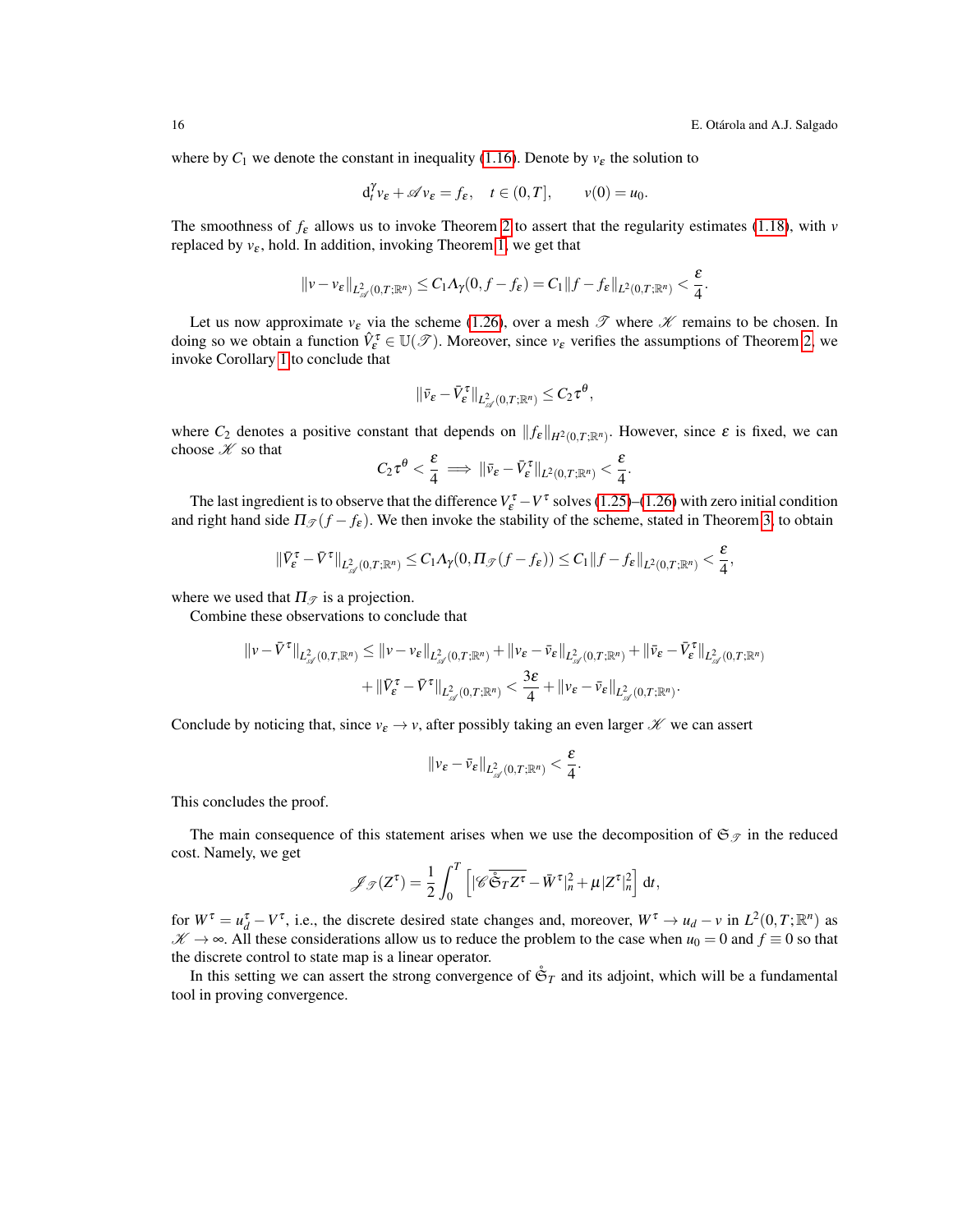17 a 17 Fractional ODE 17 and 2008 17 and 2008 17 and 2008 17 and 2008 17 and 2008 17 and 2008 17 and 2008 17 and 2008 17 and 2008 17 and 2008 17 and 2008 17 and 2008 17 and 2008 17 and 2008 17 and 2008 17 and 2008 17 and

**Lemma 2 (strong convergence).** The family of solution operators  $\{\mathring{\mathfrak{S}}_{\mathscr{T}}\}_\mathscr{T}$  and of their adjoints  $\{\mathring{\mathfrak{S}}_{\mathscr{T}}^\star\}$ T is uniformly bounded in  $\mathfrak{B}(L^2(0,T;\mathbb{R}^n))$  and strongly convergent.

*Proof.* We begin by realizing that the uniform boundedness, in  $\mathfrak{B}(L^2(0,T;\mathbb{R}^n))$ , of  $\{\mathring{\mathfrak{S}}_{\mathscr{T}}\}_\mathscr{T}$  is but a restatement of Theorem [3](#page-7-2) and an application of the uniform boundedness principle [\[12,](#page-18-25) [17\]](#page-18-26). Moreover, the error estimates of Corollary [1](#page-9-0) are valid for a collection of right hand sides that is dense in  $L^2(0,T;\mathbb{R}^n)$ . This means, by an argument similar to the one provided in Proposition [2,](#page-14-1) that for every  $z \in L^2(0,T;\mathbb{R}^n)$  the family  $\{\mathfrak{S}_{\mathscr{F}}\mathfrak{Z}\}_{\mathscr{T}}$  converges; see [\[12,](#page-18-25) Proposition 5.17].

Let us now prove the same statements for the family of adjoints. To do so we must first identify it. Let  $z, \eta \in L^2(0,T;\mathbb{R}^n)$  and  $\hat{U}_0^{\tau}$  solve [\(1.43\)](#page-14-2). In addition, let  $\hat{P}^{\tau} \in \mathbb{U}(\mathscr{T})$  be the solution to [\(1.39\)](#page-12-1) but with the right hand side replaced by  $\Pi_{\mathscr{T}} \eta$ . Multiply the aforementioned equations by  $\bar{P}^{\tau}$  and  $\bar{U}_0^{\tau}$ , integrate and subtract to obtain

$$
\int_0^T \left[ \overline{\mathrm{d}_t^{\gamma} \hat{U}_0^{\tau}} \cdot \bar{P}^{\tau} - \overline{\mathrm{d}_{T-t}^{\gamma} \hat{P}^{\tau}} \cdot \bar{U}_0^{\tau} \right] \mathrm{d}t = \int_0^T \left[ \Pi_{\mathscr{T}} z \cdot \bar{P}^{\tau} - \Pi_{\mathscr{T}} \eta \cdot \overline{\mathfrak{S}}_{\mathscr{T}} z \right] \mathrm{d}t
$$

where we used that the matrix  $\mathscr A$  is symmetric. We now invoke Remark [3](#page-13-1) to conclude that the right hand side of the previous expression vanishes, which implies that

$$
\int_0^T z \cdot \overline{\mathring{\mathfrak{S}}_{\mathscr{T}}^* \eta} dt = \int_0^T \Pi_{\mathscr{T}} z \cdot \overline{\mathring{\mathfrak{S}}_{\mathscr{T}}^* \eta} dt = \int_0^T \Pi_{\mathscr{T}} \eta \cdot \overline{\mathring{\mathfrak{S}}_{\mathscr{T}} z} dt = \int_0^T \Pi_{\mathscr{T}} z \cdot \overline{P}^\tau dt = \int_0^T z \cdot \overline{P}^\tau dt,
$$

where the first and last equalities hold by the definition of  $\Pi_{\mathcal{T}}$ . Since the last identity holds for every  $z \in \mathcal{T}$  $L^2(0,T;\mathbb{R}^n)$  we thus have that  $P^{\tau} = \mathring{\mathfrak{S}}_{\mathcal{F}}^{\star} \eta$ .

It now remains to realize that  $P^{\tau}$  is a discretization of the problem

$$
d_{T-t}^{\gamma} p + \mathscr{A} p = \eta, t \in [0, T), \quad p(T) = 0.
$$

Repeating the arguments that led to Theorem [3](#page-7-2) and Corollary [1](#page-9-0) we get that  $P^{\tau}$  is a stable and consistent approximation, so we can, again, conclude the uniform boundedness and convergence of the family  $\{\mathfrak{S}_{\mathscr{T}}^{\star}\}$  $\mathscr{F}$ 

We are now ready to establish convergence of our scheme.

<span id="page-16-0"></span>**Theorem 7 (convergence).** *The family*  $\{Z^{\tau}\}\subset \sigma$  *of optimal controls is uniformly bounded and contains a subsequence that converges strongly to*  $\zeta$  *the solution to* [\(1.4\)](#page-1-1).

*Proof.* Boundedness is a consequence of optimality. Indeed, if  $z_0 \in Z_{ad}$  then

$$
\frac{\mu}{2} \|\check{Z}^{\tau}\|_{L^2(0,T;\mathbb{R}^n)}^2 \leq \mathscr{J}_{\mathscr{T}}(\check{Z}^{\tau}) \leq \mathscr{J}_{\mathscr{T}}(\Pi_{\mathscr{T}}z_0) \lesssim ||z_0||^2_{L^2(0,T;\mathbb{R}^n)} + ||u_d||^2_{L^2(0,T;\mathbb{R}^m)},
$$

where we used the continuity of  $\mathfrak{S}_{\mathcal{T}}$  and  $\Pi_{\mathcal{T}}$ . This implies the existence of a (not relabeled) weakly convergent subsequence.

To show convergence of this sequence to  $\zeta$  we invoke the theory of  $\Gamma$ -convergence [\[7\]](#page-18-23), so that we must verify three assumptions:

1. *Lower bound*: We must show that, whenever  $Z^{\tau} \to z$  then  $\mathscr{J}(z) \leq \liminf \mathscr{J}_{\mathcal{F}}(Z^{\tau})$ . To do so, let  $\eta \in$  $L^2(0,T;\mathbb{R}^n)$  and notice that

$$
\int_0^T \left[ \overline{\mathfrak{S}_{\mathscr{T}} Z^{\tau}} - \mathfrak{S}_{Z} \right] \cdot \eta \, \mathrm{d}t = \int_0^T \left[ \overline{\mathfrak{S}_{\mathscr{T}} z} - \mathfrak{S}_{Z} \right] \cdot \eta \, \mathrm{d}t + \int_0^T \overline{\mathfrak{S}_{\mathscr{T}} (Z^{\tau} - z)} \cdot \eta \, \mathrm{d}t = A + B.
$$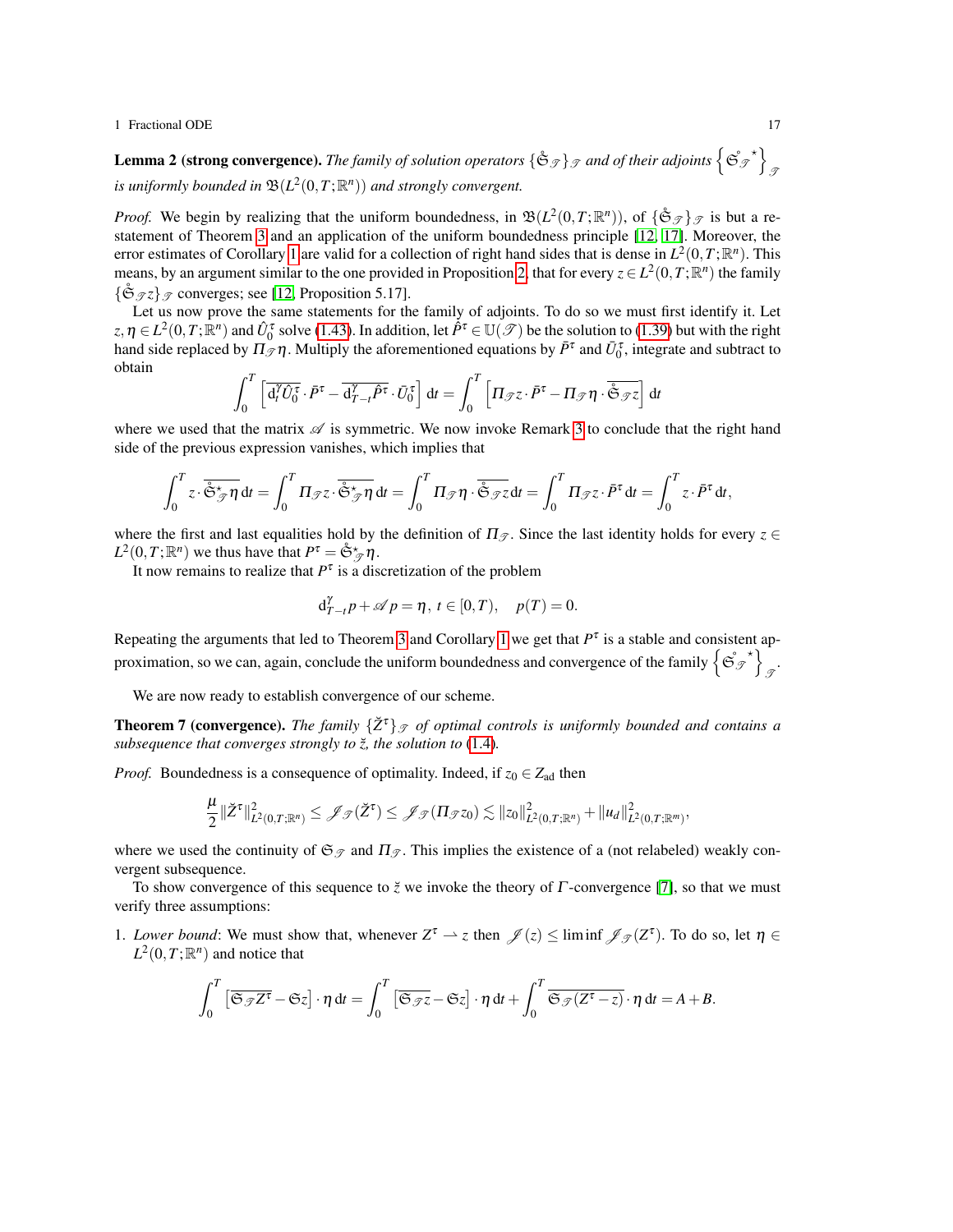The pointwise convergence of  $\{\check{\mathfrak{S}}_{\mathcal{F}}\}_{\mathcal{F}}$  shows that  $A \to 0$ , while the pointwise convergence of the adjoints shows that  $B \to 0$ . In conclusion,  $\mathfrak{S}_{\mathcal{J}}Z^{\tau} \to \mathfrak{S}_{Z}$ . Now, owing to the weak lower semicontinuity of norms, and the fact that  $\bar{u}_d^{\tau} \to u_d$  in  $L^2(0,T; \mathbb{R}^m)$  we conclude

$$
\mathscr{J}(z) \le \liminf \mathscr{J}_{\mathscr{T}}(Z^{\tau}).
$$

- 2. *Existence of a recovery sequence*: We must show that, for every  $z \in Z_{ad}$  there is  $Z^{\tau} \in \mathbb{Z}_{ad}(\mathscr{T})$  such that  $Z^{\tau} \to z$  and  $\mathscr{J}(z) \ge \limsup \mathscr{J}_{\mathscr{T}}(Z^{\tau})$ . To do so, it suffices to set  $Z^{\tau} = \Pi_{\mathscr{T}} z$ . Indeed, we even have strong convergence so that we can say  $\mathfrak{S}_{\mathcal{J}} \Pi_{\mathcal{J}} z \to \mathfrak{S} z$ . Continuity of norms and the convergence of  $\bar{u}_d^{\tau}$  allow us to conclude the inequality for the costs.
- 3. *Equicoerciveness*: We must show that, for every  $t \in \mathbb{R}$  there is a weakly closed and weakly compact  $K \subset L^2(0,T;\mathbb{R}^n)$  such that, for all  $\mathscr{T}$ , the *t*-sublevel set of  $\mathscr{J}_{\mathscr{T}}$  is contained in  $K_t$ . To do so it suffices to notice that

$$
\mathscr{J}_{\mathscr{T}}(Z^{\tau}) \geq \frac{\mu}{2} ||Z^{\tau}||_{L^2(0,T;\mathbb{R}^n)}^2.
$$

Thus, invoking [\[7,](#page-18-23) Proposition 7.7] we can immediately conclude.

With these three ingredients we can now show convergence. Indeed, the lower bound inequality and recovery sequence property allow us to say that

$$
\mathscr{J}_\mathscr{T} \xrightarrow{\Gamma} \mathscr{J}
$$

so that minimizers of  $\mathscr{J}_{\mathscr{T}}$  converge to minimizers of  $\mathscr{J}$ . Equicoerciveness and the uniqueness of  $\zeta$  are the conditions of the so-called fundamental lemma of Γ -convergence [\[7,](#page-18-23) Corollary 7.24] which allow us to conclude that  $\check{Z}^{\tau} \rightharpoonup \check{z}$ .

We finalize the proof by showing strong convergence. To do so we first note that, by [\[7,](#page-18-23) equation (7.32)], we have  $\mathscr{J}_{\mathscr{T}}(\check{Z}^{\tau}) \to \mathscr{J}(\check{z})$ . Therefore

$$
\frac{1}{2} \int_0^T \left[ \left| \overline{\mathfrak{S}_{\mathscr{T}} \mathcal{Z}^\tau} - \mathfrak{S}_{z} \right|_n^2 + \mu \left| \mathcal{\tilde{Z}}^\tau - \mathcal{Z} \right|_n^2 \right]^2 dt = \mathscr{J}_{\mathscr{T}}(\mathcal{Z}^\tau) + \mathscr{J}(\mathcal{Z}) - \int_0^T \overline{\mathfrak{S}_{\mathscr{T}} \mathcal{Z}^\tau} \cdot (\mathfrak{S}_{z}^\tau - \overline{u}_d^\tau) dt + \int_0^T u_d \cdot (\mathfrak{S}_{z}^\tau - \overline{u}_d^\tau) dt - \mu \int_0^T \mathcal{Z}^\tau \cdot \mathcal{Z} dt
$$

$$
\rightarrow \mathscr{J}(\mathcal{Z}) + \mathscr{J}(\mathcal{Z}) - 2 \mathscr{J}(\mathcal{Z}) = 0,
$$

where we, again, used the convergence of the adjoint.

This concludes the proof of convergence.

We conclude by showing weak convergence of the state.

**Corollary 2 (state convergence)** In the setting of Theorem [7](#page-16-0) we have that  $\check{U}^{\tau} \rightharpoonup \check{u}$  in  $L^2(0,T;\mathbb{R}^n)$ .

*Proof.* This follows from the strong convergence of  $\check{Z}^{\tau}$  and of the adjoints  $\check{\mathfrak{S}}_{\check{\mathcal{F}}}^{\star}$ . Indeed, let  $v \in L^2(0,T;\mathbb{R}^n)$ and notice that

$$
\int_0^T \mathring{\mathfrak{S}}_{\mathscr{T}} \mathring{Z}^\tau \cdot v \, \mathrm{d}t = \int_0^T \mathring{Z}^\tau \cdot \mathring{\mathfrak{S}}^*_{\mathscr{T}} v \, \mathrm{d}t \to \int_0^T \mathring{z} \cdot \mathring{\mathfrak{S}}^* v \, \mathrm{d}t.
$$

Since  $\check{U}^{\tau} = \overset{\circ}{S}{}_{\mathscr{T}} \check{Z}^{\tau} + V^{\tau}$  we obtain the result by invoking Proposition [2.](#page-14-1)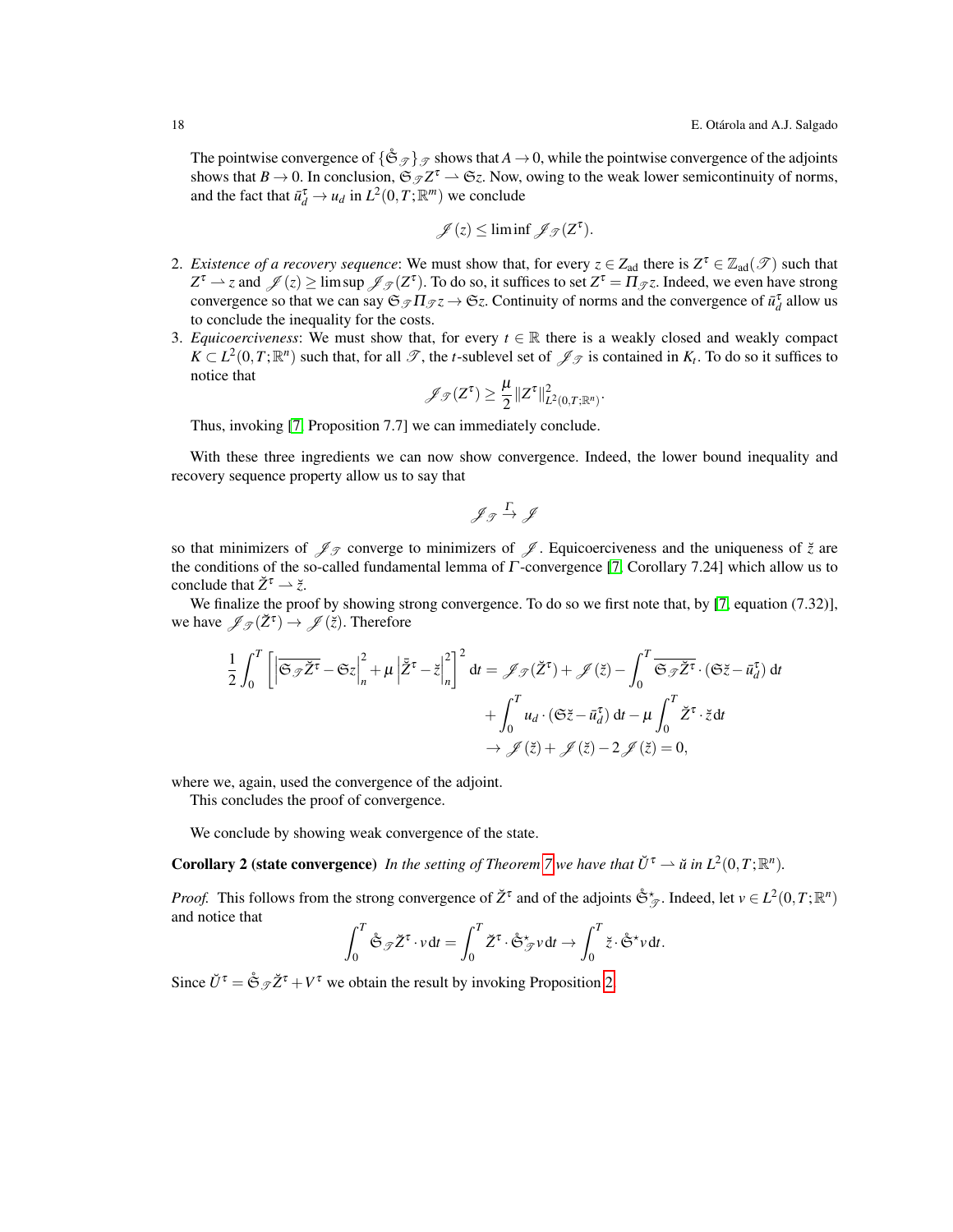Acknowledgements E. Otárola was supported in part by CONICYT through FONDECYT project 3160201. A.J. Salgado was supported in part by NSF grant DMS-1418784.

#### References

- <span id="page-18-17"></span>1. N.I. Achieser. *Theory of approximation*. Dover Publications, Inc., New York, 1992. Translated from the Russian and with a preface by Charles J. Hyman, Reprint of the 1956 English translation.
- <span id="page-18-8"></span>2. O.P. Agrawal. A general formulation and solution scheme for fractional optimal control problems. *Nonlinear Dynam.*, 38(1-4):323–337, 2004.
- <span id="page-18-9"></span>3. O.P. Agrawal. A general finite element formulation for fractional variational problems. *J. Math. Anal. Appl.*, 337(1):1–12, 2008.
- <span id="page-18-5"></span>4. H. Antil, E. Otárola, and A.J. Salgado. A space-time fractional optimal control problem: analysis and discretization. SIAM *J. Control Optim.*, 54(3):1295–1328, 2016.
- <span id="page-18-3"></span>5. M. Caputo. Diffusion of fluids in porous media with memory. *Geothermics*, 28(1):113 – 130, 1999.
- <span id="page-18-2"></span>6. A. Cartea and D. del Castillo-Negrete. Fractional diffusion models of option prices in markets with jumps. *Physica A*, 374:749–763, 2007.
- <span id="page-18-23"></span>7. G. Dal Maso. *An introduction to* Γ *-convergence*. Progress in Nonlinear Differential Equations and their Applications, 8. Birkhäuser Boston, Inc., Boston, MA, 1993.
- <span id="page-18-4"></span>8. L. Debnath. Fractional integral and fractional differential equations in fluid mechanics. *Fract. Calc. Appl. Anal.*, 6(2):119– 155, 2003.
- <span id="page-18-0"></span>9. D. del Castillo-Negrete. Fractional diffusion models of nonlocal transport. *Phys. Plasmas*, 13(8):082308, 16, 2006.
- <span id="page-18-1"></span>10. D. del Castillo-Negrete, B. A. Carreras, and V. E. Lynch. Nondiffusive transport in plasma turbulence: A fractional diffusion approach. *Phys. Rev. Lett.*, 94:065003, Feb 2005.
- <span id="page-18-11"></span>11. T.M. Flett. A note on some inequalities. *Proc. Glasgow Math. Assoc.*, 4:7–15 (1958), 1958.
- <span id="page-18-25"></span>12. G.B. Folland. *Real analysis*. John Wiley & Sons, Inc., New York, 1984.
- <span id="page-18-13"></span>13. R. Gorenflo, A.A. Kilbas, F. Mainardi, and S.V. Rogosin. *Mittag-Leffler functions, related topics and applications*. Springer Monographs in Mathematics. Springer, Heidelberg, 2014.
- <span id="page-18-22"></span>14. R. Gorenflo, J. Loutchko, and Y. Luchko. Computation of the Mittag-Leffler function  $E_{\alpha,\beta}(z)$  and its derivative. *Fract*. *Calc. Appl. Anal.*, 5(4):491–518, 2002. Dedicated to the 60th anniversary of Prof. Francesco Mainardi.
- <span id="page-18-19"></span>15. B. Jin, R. Lazarov, and Z. Zhou. An analysis of the L1 scheme for the subdiffusion equation with nonsmooth data. *IMA J. Numer. Anal.*, 36(1):197–221, 2016.
- <span id="page-18-18"></span>16. J.-P. Kahane. Teor´ıa constructiva de funciones. *Universidad de Buenos Aires, Buenos Aires]*, 1961:111, 1961.
- <span id="page-18-26"></span>17. L. V. Kantorovich and G. P. Akilov. *Funktsionalnyi analiz*. "Nauka", Moscow, third edition, 1984.
- <span id="page-18-6"></span>18. A. A. Kilbas, H. M. Srivastava, and J. J. Trujillo. *Theory and applications of fractional differential equations*, volume 204 of *North-Holland Mathematics Studies*. Elsevier Science B.V., Amsterdam, 2006.
- <span id="page-18-12"></span>19. M.A. Krasnosel'skiĭ and Ja.B. Rutickiĭ. *Convex functions and Orlicz spaces*. Translated from the first Russian edition by Leo F. Boron. P. Noordhoff Ltd., Groningen, 1961.
- <span id="page-18-20"></span>20. Y. Lin, X. Li, and C. Xu. Finite difference/spectral approximations for the fractional cable equation. *Math. Comp.*, 80(275):1369–1396, 2011.
- <span id="page-18-21"></span>21. Y. Lin and C. Xu. Finite difference/spectral approximations for the time-fractional diffusion equation. *J. Comput. Phys.*, 225(2):1533–1552, 2007.
- <span id="page-18-24"></span>22. J.-L. Lions. *Optimal control of systems governed by partial differential equations.* Translated from the French by S. K. Mitter. Die Grundlehren der mathematischen Wissenschaften, Band 170. Springer-Verlag, New York-Berlin, 1971.
- <span id="page-18-10"></span>23. A. Lotfi and S. A. Yousefi. A numerical technique for solving a class of fractional variational problems. *J. Comput. Appl. Math.*, 237(1):633–643, 2013.
- <span id="page-18-15"></span>24. W. McLean. Regularity of solutions to a time-fractional diffusion equation. *ANZIAM J.*, 52(2):123–138, 2010.
- <span id="page-18-14"></span>25. R.H. Nochetto, E. Otárola, and A.J. Salgado. A PDE approach to space-time fractional parabolic problems. *SIAM J. Numer. Anal.*, 54(2):848–873, 2016.
- <span id="page-18-16"></span>26. K. Sakamoto and M. Yamamoto. Initial value/boundary value problems for fractional diffusion-wave equations and applications to some inverse problems. *J. Math. Anal. Appl.*, 382(1):426–447, 2011.
- <span id="page-18-7"></span>27. S. G. Samko, A. A. Kilbas, and O. I. Marichev. *Fractional integrals and derivatives*. Gordon and Breach Science Publishers, Yverdon, 1993. Theory and applications, Edited and with a foreword by S. M. Nikol'skiĭ, Translated from the 1987 Russian original, Revised by the authors.